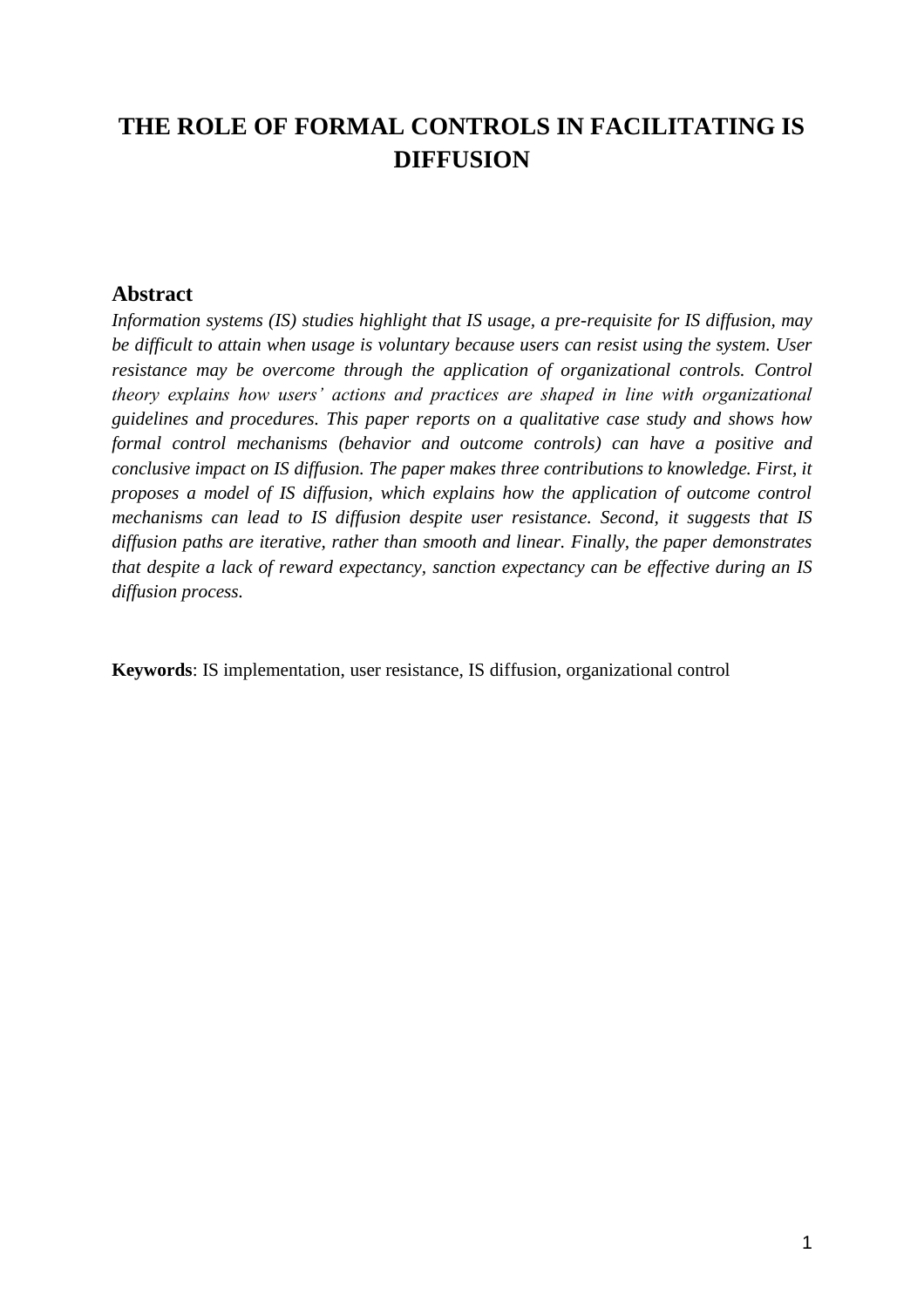## **1. Introduction**

Many organizations fail to make a return on the huge investments they make in information systems (IS) implementations [1, 17]. This is usually because employees do not use the IS in a sufficiently enhanced manner to increase effectiveness and efficiency and improve productivity of the adopting unit [44]. Thus, employees prevent the diffusion of the system into the organizational setting [1, 2]. It is difficult to attain enhanced IS usage in voluntary settings due to the fact that users have the option to resist using the system [17, 52], and thereby only engage superficially with it. User resistance has been identified in the literature as a key reason why companies struggle to attain successful IS diffusion [49]. This has led IS scholars such as Williams et al. [51] to argue that there is still much to learn about IS diffusion. It also begs the question of how user resistance can be overcome in order to attain successful IS diffusion. The answer to this may lie in an examination of organizational controls, which are applied to overcome strong user resistance that sabotages IS implementation attempts, and thereby inhibits IS diffusion [17, 52].

IS studies have drawn on control theory to demonstrate the importance of applying formal control mechanisms in the management of IS projects [8, 20, 21] and in the development of such projects in custom and outsourced contexts [7]. Nonetheless, no research to date has explicitly studied how formal controls can facilitate the successful diffusion of a complex IS. In this paper, we use behavior and outcome controls as lenses through which to conceptualize formal controls [7, 23]. Through these lenses, we develop insights into how organizations can overcome users' rejections of IS and achieve conclusive and positive IS diffusion via the application of formal controls, which in turn increase the likelihood of getting a good return from IS investments. We make three main contributions to research. First, we present a model of IS diffusion, which explains how the application of formal controls can lead to successful IS diffusion despite user resistance. Second, we suggest that IS diffusion paths are iterative and non-linear, which contradicts existing studies highlighting diffusion as a linear and sequential process [e.g. 10, 39]. Third, we demonstrate how despite the lack of reward expectancy, sanction expectancy can be effective in the application of controls during an IS diffusion process. This extends existing research on controls, which suggests that in order to ensure the effectiveness of applied controls, reward–sanction mechanisms should be utilized in tandem [22, 25].

We adopted the qualitative case study method to understand how senior management's application of formal control mechanisms in a Nigerian multinational bank influenced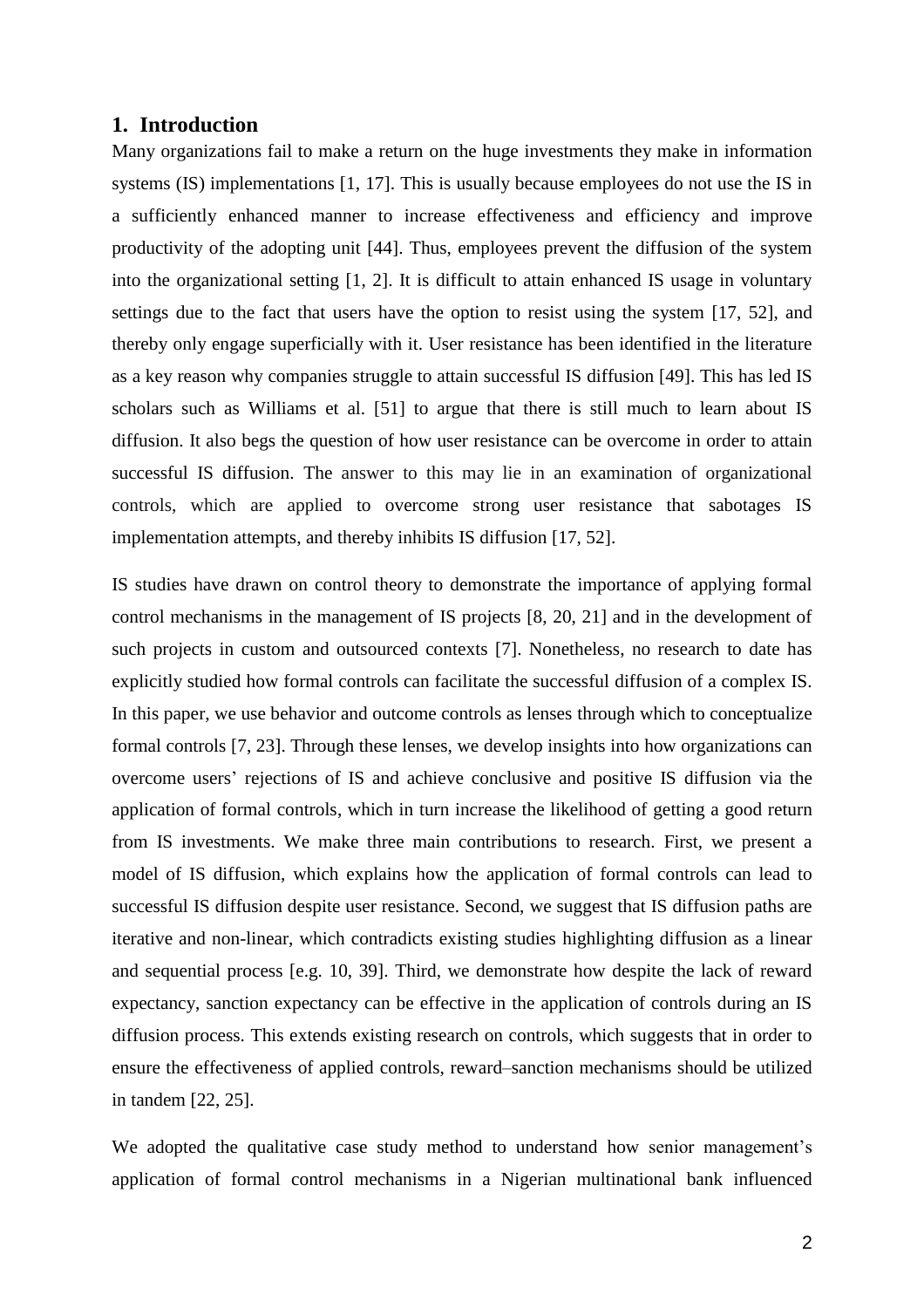employees engagement with an IS, and thus impacted IS diffusion. Specifically, the study sought to answer the following research questions: (1) What are the consequences of applying formal controls to the process of IS diffusion? (2) How and when are formal controls applied during the organizational diffusion of an IS? In order to answer these questions we drew on Cooper and Zmud's [10] six-stage IS implementation model, a model that describes the different stages that come into play during attempts to diffuse a complex IS into an organization. The following section discusses the theoretical foundation of the paper. Subsequently, we describe the research methods and outline our findings. Finally, the discussion and conclusions are presented.

#### **2. Theoretical foundation**

In this section we review and synthesize: (1) IS diffusion theories and related streams of technology acceptance and IS success research; and (2) formal control modes and mechanisms and their application in IS research.

#### **2.1 IS diffusion**

Existing studies on IS diffusion have suggested that the diffusion process consists of a series of stages and during each stage a sequence of events and activities unfold [38]. Several theoretical models have been proposed in the IS literature to explain the diffusion patterns of IS implementations [see 10, 12, 38, 46]. One of the most frequently cited models is the Cooper and Zmud [10] IS implementation model. Cooper and Zmud's [10] model suggests that in the process of achieving diffusion, IS implementations typically progress through six stages: initiation, adoption, adaptation, acceptance, routinization, and infusion (see Figure 1). Initiation refers to organizations' launching of technological innovations to solve problems or respond to opportunities. Adoption highlights the rational and political negotiations required to ensure that top IS and business executives agree to invest in an IT system and the required resources to accommodate the new system. Adaptation refers to the development, installation and maintenance of the adopted IS. Acceptance is a critical stage because this is the phase when employees are expected to employ the IT artefact in their work. In many ways, this stage will determine whether the system is likely to be accepted or rejected. Routinization refers to the stage when the use of the IS becomes a normal and routine activity in the organization. Finally, infusion is concerned with the increased organizational effectiveness obtained from utilizing the implemented IT system to its full potential in a more comprehensive and integrated manner.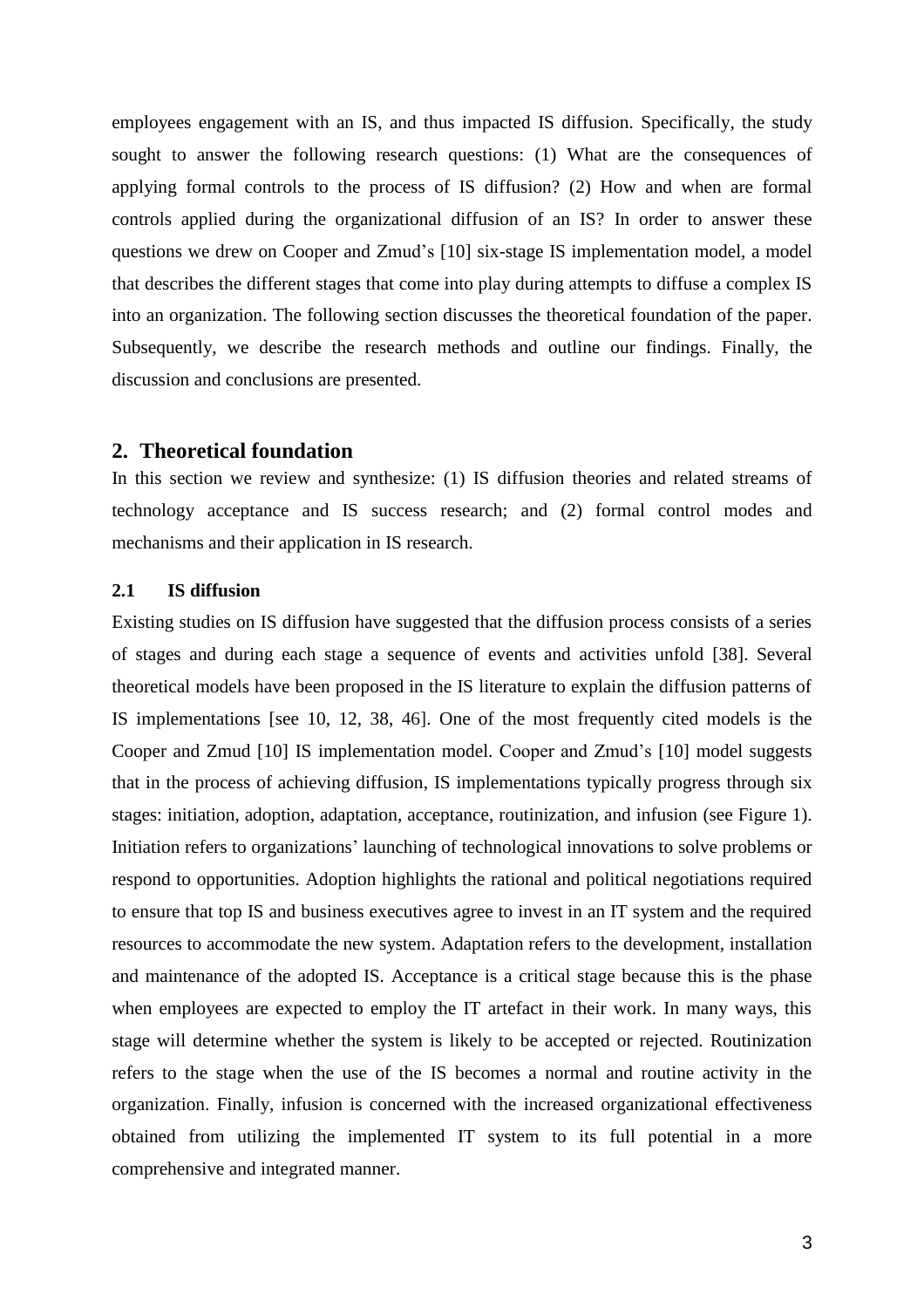

Figure 1 Cooper and Zmud's [10] IS implementation model

A feature of Cooper and Zmud's [10] six-stage model is that it considers the continued organizational use of an IS after go live through the acceptance, routinization and infusion stages [44]. It is in these last three stages that key IS exploitation activities are likely to occur, enabling an organization to use the IS to its full potential and attain higher performance [18]. However, IS diffusion may be difficult to achieve in these post-adoption stages because of the need to overcome barriers to the assimilation of new work processes and designs by users [37]. Further, previously silent users that are now required to engage with the system in their everyday work may voice their dissatisfaction with the IS and there may be calls for modifications to the system [48]. Although strategies have been proposed to overcome these barriers, such as increased training for users [37] and increased user participation [48] these actions are more commonly performed as pre-implementation activities, along with IS configurations and customizations. Unfortunately, the post adoption stages are often devoid of the organizational resources necessary to facilitate IS diffusion [37, 48]. For example, project teams are likely to have disbanded, external consultant contracts ended and senior manager's focus and attention is likely to have moved to the next business challenge. Thus, achieving successful IS diffusion in organizations at the first attempt remains a significant challenge.

A further obstacle to IS diffusion stems from the possible misalignment of technology with organizational culture, or the weak alignment of the extant organizational culture with the requirements of technology [5]. Much of the existing IS literature has assumed that culture is homogenous within and across all subgroups and has not specifically considered the effects of competing sub-cultures, and resulting conflicts and opposition to IT outcomes that may occur between organizational subgroups. When subgroup interests conflict during the implementation of a new IT system, user resistance may occur [1]. For example, Ravishankar et al. [36] demonstrate that different subcultures can influence the alignment of an IS with organizational strategy. In their case study of a knowledge management system implementation, the 'enhancing' subculture highlighted a subgroup that maintained a strong empathy with the strategic initiatives advocated by the senior management. By contrast, the 'countercultural' subgroup obstructed the senior management initiative to align the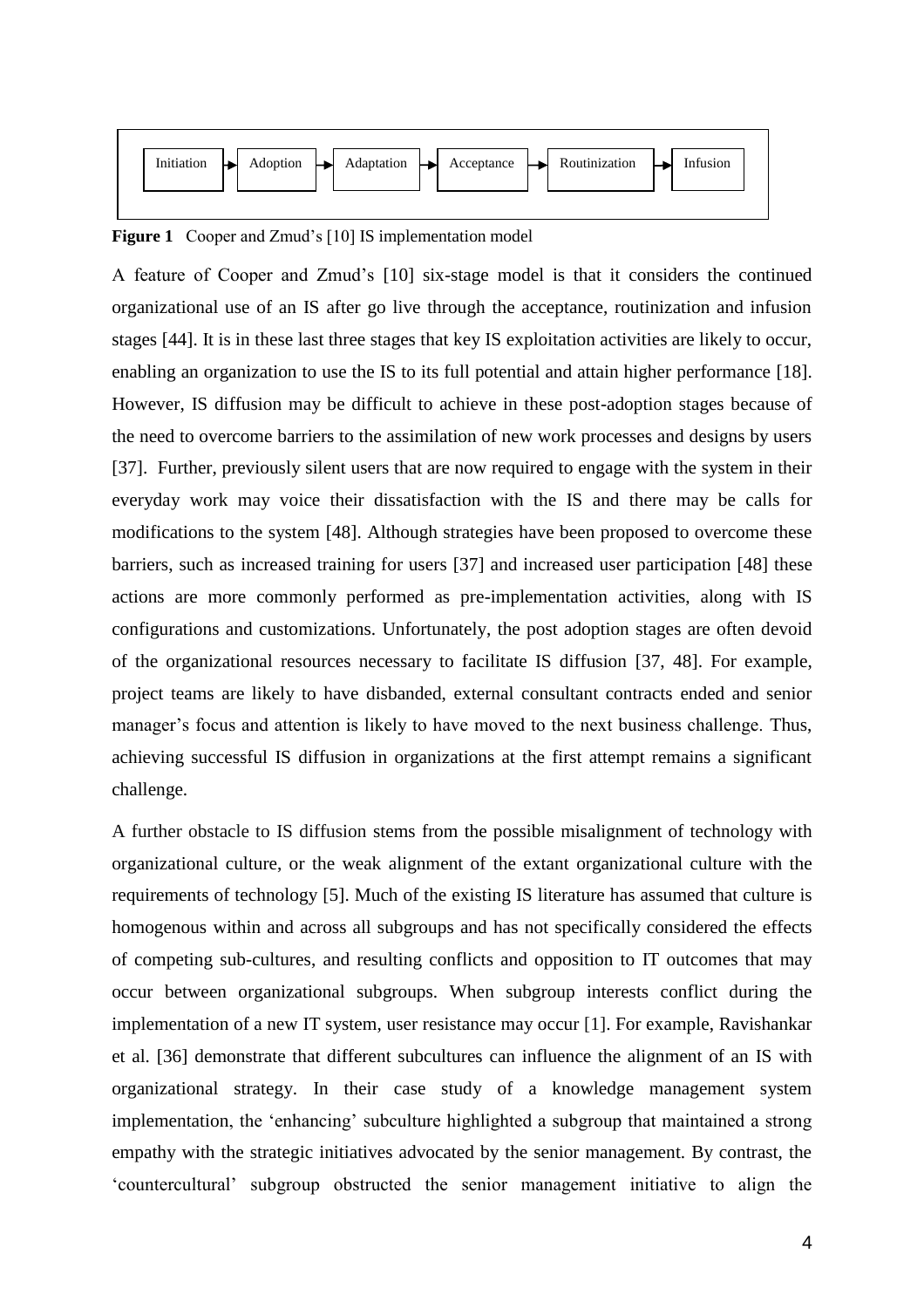implemented IS with organizational strategy. Cavusoglu et al. [6] provide related findings. They studied three groups of actors: 'influentials', 'opponents' and 'imitators'. The opponent group behavior (resisting IS usage) created significant anti-diffusion forces. The opponent group's resistance to the IS stifled the positive behavior exhibited by the influential group toward the IS. This prompted the imitators to copy the behavior of the opponent group, which further hindered the diffusion process. To overcome such problems, an organization might consider applying formal control mechanisms to align different subgroup interests.

There are a number of alternative streams of literature that seek to explain successful IS diffusion. For example, Venkatesh et al. [46] developed the Unified Theory of Acceptance and Use of Technology (UTAUT) to explain the adoption and acceptance of IS by individuals. The UTAUT presents four critical determinants of user acceptance and usage behavior: performance expectancy, effort expectancy, social influence and facilitating conditions [47]. The effect of these determinants on behavioral intention was moderated to varying degrees by four factors: age, gender, voluntariness, and experience. For example, performance expectancy, the extent an individual perceives using an IS will increase their productivity, was found to have a stronger influence on behavioral intention for men and younger workers [46]. Thus, it would appear that individual intention to use an IS can vary between different user groups within an organization, such as women, older workers or those with limited experience. While these predictive insights are valuable at an individual use level, the UTAUT model does not provide guidance on how to plan interventions at an organizational level. In this respect the usefulness of UTAUT is limited for examining mechanisms to promote the continued use and success of an implemented IS [3].

Researchers have developed several models for examining IS success, the most frequently cited being the IS-success and IS-impact models [13, 15]. Although these models have provided valuable guidance for understanding IS project success they have been most frequently applied to explain success in voluntary IS use situations. In many organizations the use of IS at the enterprise level systems is often mandatory rather than voluntary. Under these circumstances scholars have questioned the appropriateness of the 'use' construct in the IS-success model [45]. For example, Seddon and Kiew [41] argued that for mandatory systems, 'usefulness' rather than 'use' may be a more appropriate construct to measure and Brown et al. [4] report differences in technology acceptance between mandatory and voluntary systems. DeLone and McLean [13] responded to these studies arguing that even for mandatory systems there can be variability of use and that the 'use' construct should be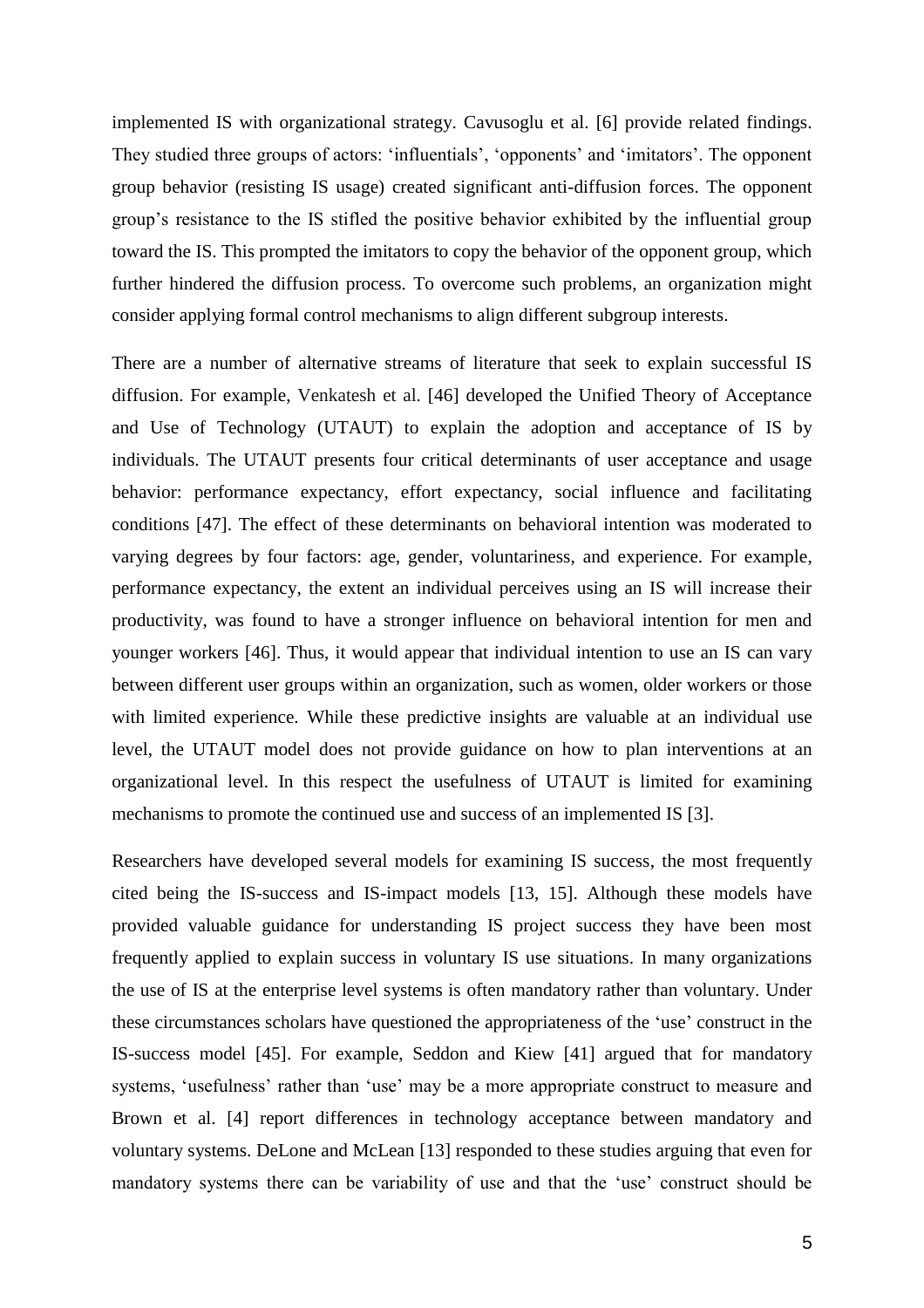retained. More recently, Petter and McLean [33] investigated whether voluntariness of the IS influenced the relationship between use and user satisfaction. They found that voluntariness did not moderate their results but cautioned against disregarding this condition to explain IS success. This has led to continuing calls for further studies to investigate whether mandatory or voluntary conditions are moderators or direct determinants of IS success [34]. In sum, the IS success literature highlights the potential importance of whether users are allowed discretion in the use of an IS, but clear guidance regarding the influence and application of mandatory controls to achieve the successful IS diffusion is lacking.

A further related stream of literature highlights the term 'technology-use mediation' (TUM), as suggested by Orlikowski et al. [30]. This stream of research explains that managers adopt different intervention methods to influence employees using IS [see 11, 30, 42]. This stream overlaps with our application of control, but also differs significantly because actions put in place by senior managers in the TUM context highlight an inclusive and encouraging, but not a direct, approach [30]. Our study proposes a direct and forceful approach to control, which is needed to overcome strong IS resistance that sabotages IS diffusion attempts. Thus, we argue that the TUM approach may not be effective in an environment where user groups vehemently reject the introduction of a new IS.

#### **2.2. Formal control modes and mechanisms**

Formal controls allow controllers (e.g. managers) to use company policies, guidelines, rules or procedures in a formal, documented manner to influence controlee (e.g. employee) actions to achieve desired behaviors or outcomes [14, 22]. These formal control mechanisms contrast with informal control mechanisms, which rely on social or norm-emphasizing strategies to ensure that set objectives are met by the controlees [7, 21]. Newell et al. [28] note that a portfolio of informal controls may be difficult to enact because of differences in group and stakeholder behavior while attempting to undertake a complex IS project. Further, Jaworski [19] and Kirsch [21] suggest that formal control modes could be more appropriate for larger projects, while informal control modes may be more suited to smaller projects. These studies suggest that informal controls may be less effective for complex IS projects in large organizations involving different groups and stakeholders. Thus, in this study we only focused on the application of formal controls in an IS project.

Two types of formal controls are commonly identified in the literature – behavior and outcome controls [31]. In the application of behavior controls, the controller explicitly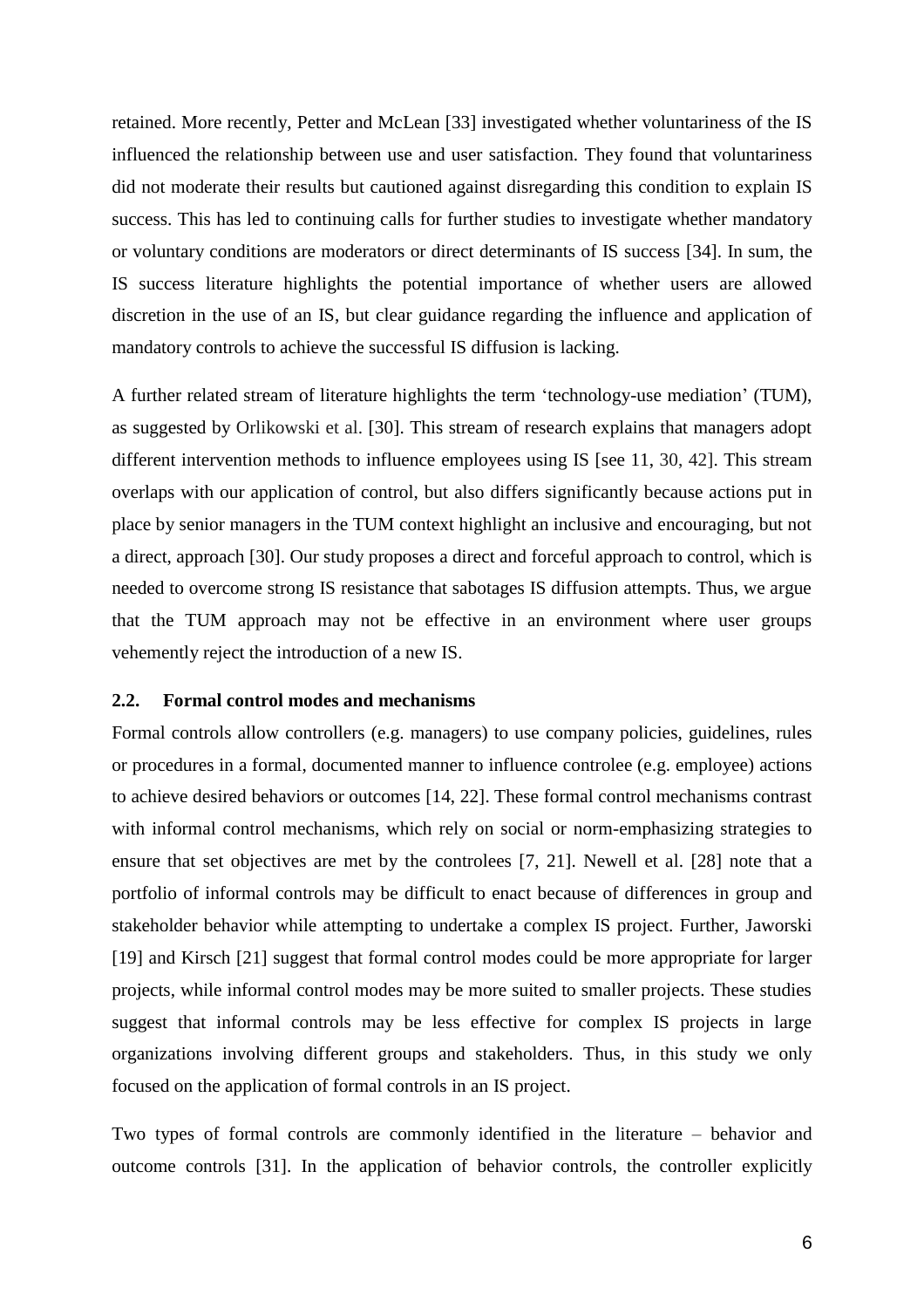specifies rules and procedures to the controlee that are to be followed in order to achieve desired tasks. For example, Kirsch [20] documented how an IS development manager applied behavior controls to ensure specific functionality was included in a system by a project manager during the development of a complex IS. The IS development manager used behavior control mechanisms such as regular meetings with the project manager to monitor the project manager's progress and to redirect work as necessary.

In the application of outcome controls, the controller defines specific task outputs, sets appropriate targets for these outputs, but gives controlees the discretion to choose how they achieve the output targets. The controller evaluates the controlee's performance by examining the degree to which targets are met. Thus, unlike behavior controls, the controller does not monitor compliance with specific task procedures as a method to ensure targets are met. For example, Kirsch et al. [23] reported how clients used outcome controls such as scheduling and specification of deliverables to stipulate required system developments to project leaders, while permitting the project leaders to choose how they fulfilled the delivery of those requirements. Choudhury and Sabherwal [7] also show how client testing of software deployed by a vendor served as an outcome control mechanism that helped the client (the controller) measure the vendor's (the controlee) performance against the specified outcomes of an IS project.

Despite differences in the application of behavior and outcome controls, both types of control share a common assumption that controllers and controlees have contrasting goals, which can be aligned by providing appropriate incentives in the form of a reward/sanction system [25]. For example, in studying the dynamics of control mechanisms during different IS project phases, Kirsch [22] found that reward/sanction mechanisms were utilized by both IS and business stakeholders to ensure the successful installation of an open system and associated business process change. Thus, senior management may choose to establish policies to mandate and specify how employees are expected to engage with, and use an IS [52] thereby ensuring the attainment of IS diffusion and enabling the organization to realize benefits from its IS investments.

Previous models and studies have not considered the influence of formal controls on the low levels of IS usage caused by user resistance to an IS. Our research builds on the control literature and uses Cooper and Zmud's [10] six-stage IS implementation model to understand how formal controls may facilitate IS diffusion. We chose Cooper and Zmud's [10] IS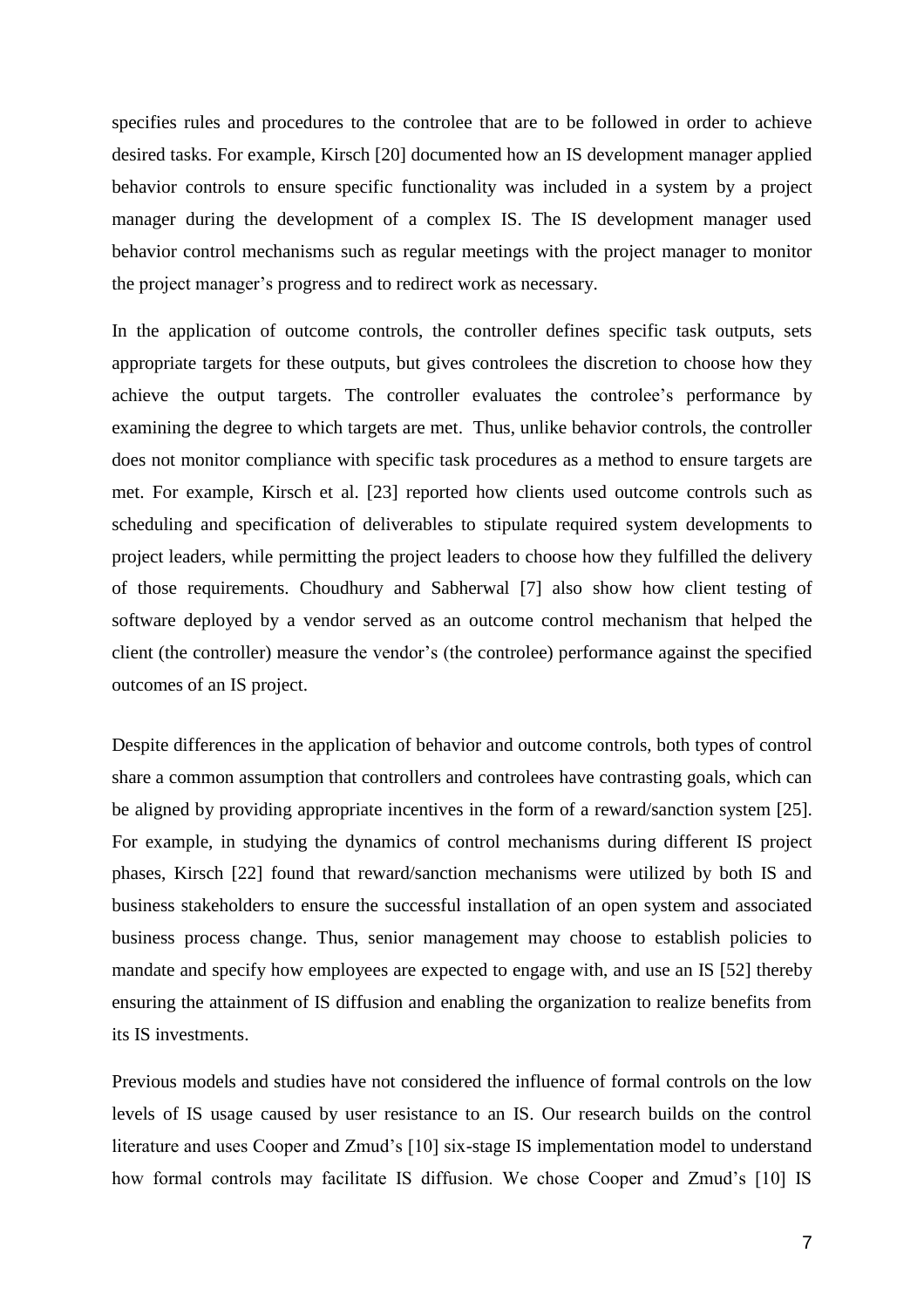implementation model because it considers both pre and post adoption stages of IS diffusion, the latter being vital to provide a complete understanding of how the diffusion process unfolds [18, 44]. Further, Cooper and Zmud's [10] model has a clear organizational focus providing a framework to examine how employees may be encouraged to accept and fully use an IS. Applying a control perspective to this IS implementation model allowed us to consider the effect of formal controls on IS diffusion.

#### **3. Research method**

Guided by our research aim to explore how formal controls facilitate IS diffusion, we adopted a case study method. Case studies are particularly suitable when trying to answer the "how" and "why" questions of a research phenomenon [53]. Our case study followed the principles of "soft positivism" or "scientific realism" [22, 26], which enabled us to conduct the data analysis according to certain anticipations based on existing theory, but also allowed unexpected findings and explanations to emerge from the data, as in the manner of more interpretivist approaches. To this end, we developed a conceptual model from the literature, which was refined at the case site. As mentioned above, we used Cooper and Zmud's [10] six-stage IS implementation model to develop our framework and guide our data-collection efforts. We adopted an inductive analytical approach, which enabled us to expand on the preidentified constructs that constituted our developed model and engender new findings. This helped us to produce a revised conceptual model that highlighted a causal description of the formal controls exercised, as well as their impact on the diffusion of an IS.

#### **3.1 Site selection**

Our research focus guided the selection of the case study site. We chose an organization that had recently implemented a management information system (MIS), and had put formal control mechanisms in place to ensure that employees engaged with and used the system. This provided an opportunity to study how formal controls may facilitate the diffusion of a complex IS. The single-case study enabled us to make sense of our data without the risk of oversimplifying, and also to provide a rich description of the investigated phenomenon [43].

The organization we studied is a Nigerian multinational bank, which operates in 22 countries including the UK, France and the US and serves over seven million customers. In response to the bank's recognition of the need to implement technological innovations to assist its operations, an MIS called "MAXIM" was developed in-house by a dedicated management information (MI) team. MAXIM, a three-tiered software-architecture system, was intended to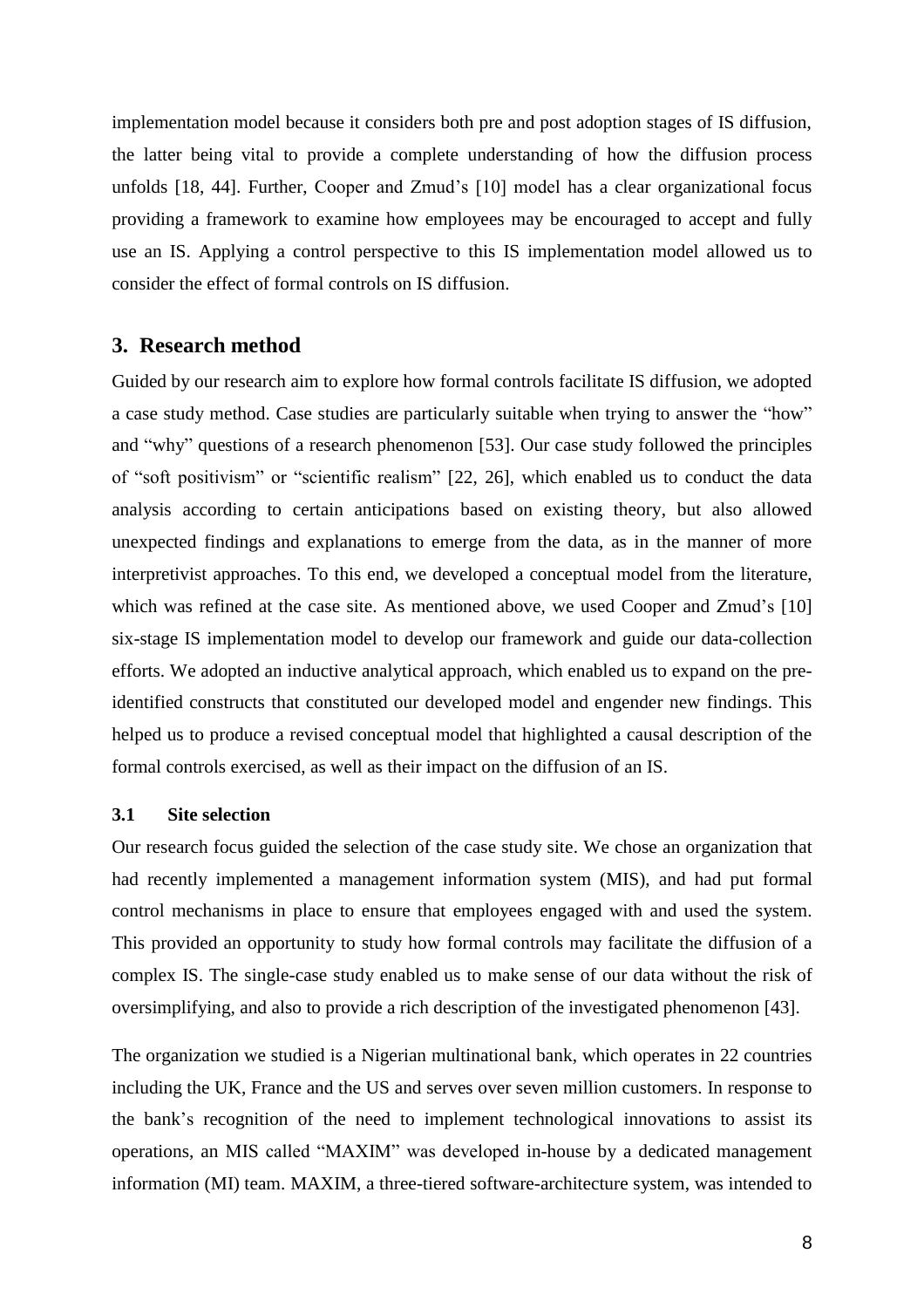be a revolutionary tool, capable of accelerating the process of complex data analysis in order to generate sophisticated management reports.

#### **3.2 Data collection**

Before the fieldwork commenced, informal interviews via telephone and Skype were conducted with several managers to gain an understanding about the bank, its IS group and MAXIM. These informal interviews helped guide the choice of interview informants, who could provide a wide range of views and experiences regarding the implementation and diffusion of the MIS and the application of formal controls. The informal interviews also highlighted that the IS, operations (OP) and finance (FI) groups were the most likely areas of the bank to be affected by or benefit from the implementation of MAXIM. Therefore, we targeted these three groups when seeking informants for interview.

Data collection took place in Nigeria between December 2010 and October 2012. MAXIM went live in October 2009 and had been in operation for over a year at the point data collection commenced. The first stage of data collection (December 2010) captured the views of employees during a period when MAXIM's diffusion had been unsuccessful with limited uptake and application of the system. This period provided data to classify the diffusion stage that MAXIM had achieved and provided a baseline for the attitudes and views held by employees toward the new MIS. The key research activities of this first stage were 15 faceto-face interviews, observation of informants' interactions with MAXIM, and observation of non-MAXIM-related activities. The second stage of data collection (January to February 2011) captured the views of employees during a period when senior management began to apply strict formal control measures to ensure greater usage of MAXIM. This stage provided data to understand the rationale behind the choice of formal controls and how they would be applied. The key research activities of this second stage were 32 face-to-face interviews, and like the first stage of data collection, observation of informants' interactions with MAXIM and observation of non-MAXIM-related activities was also done. Further, key research activities of this second stage also included review of relevant official documentation, i.e. project documentation, emails, internal memos and company website. The third stage of data collection (March 2011 to June 2011) captured the experiences of employees and managers operating under the new control orientated regime for MAXIM. This stage revealed the effects of the application of the formal controls regarding the use of MAXIM and provided data that indicated that the MIS was being successfully assimilated into the organizational settings. The key research activities of this third stage were 17 follow-up interviews via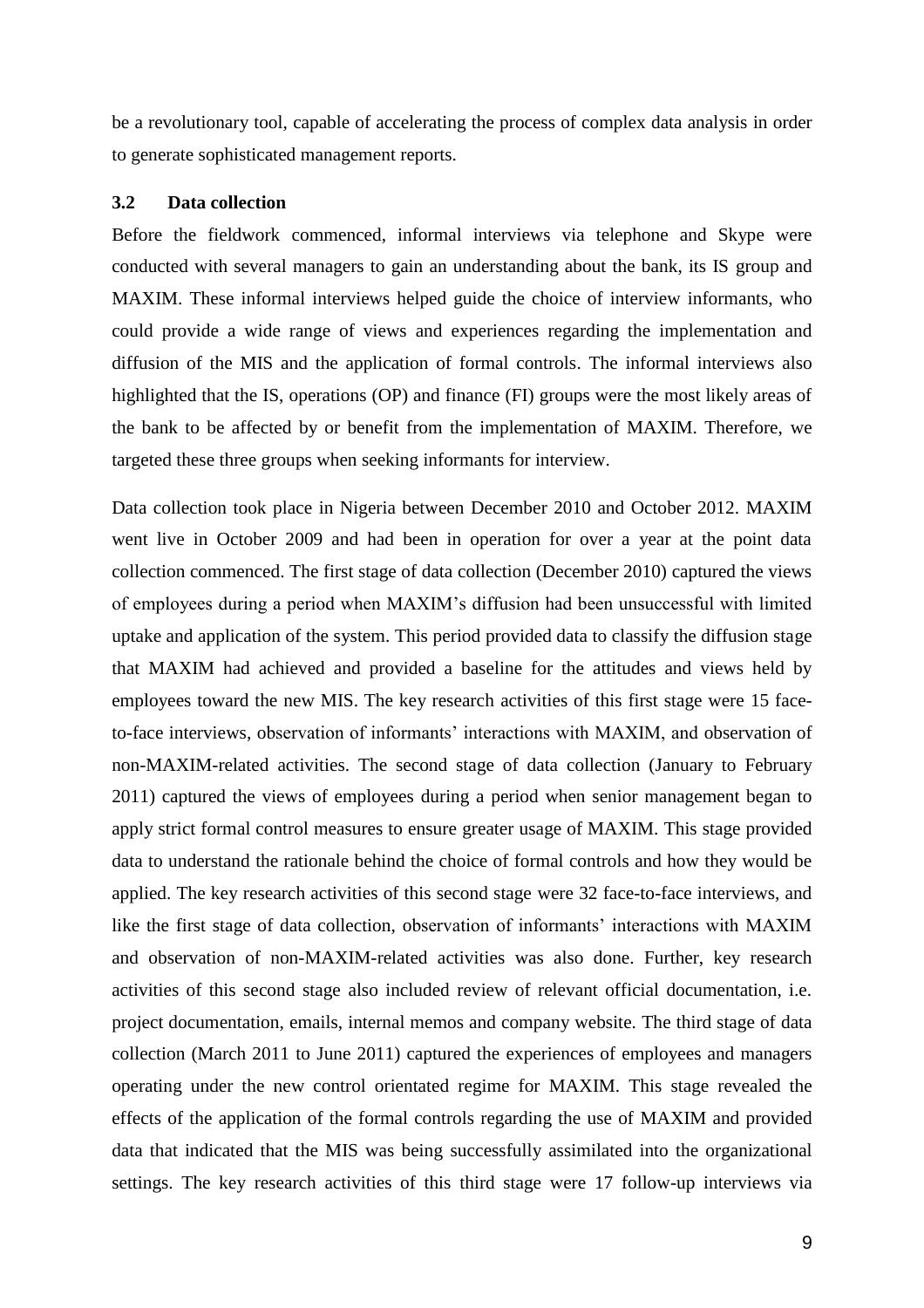telephone, email and BlackBerry Messenger chat. Finally, the fourth stage of data collection (July 2012 and September to October 2012) comprised of a series of follow up interviews to confirm the stage of diffusion that MAXIM had achieved and gather reflections on the impact of formal controls on the diffusion process. The key research activities of the final stage were 7 follow-up interviews via telephone, email and BlackBerry Messenger chat.

A total of 47 individual semi-structured interviews were conducted (see Table 1). The interview questions centered on each informant's background, and their involvement in, understanding of, and experience with MAXIM. The interview questions also focused on how the informants perceived the history of the MIS project, individual and top-management roles and responsibilities, and control approaches. The duration of the interviews was between 35–70 minutes. The interviews were tape-recorded with the informants' permission, and subsequently transcribed. In addition, follow-up interviews were conducted via telephone, email and BlackBerry Messenger chat. The follow-up interviews provided an opportunity to clarify statements with informants. The rationale for interviewing stakeholders from multiple organizational levels was twofold. First, it provided representativeness in the informants' descriptions of their experiences with MAXIM. Second, it allowed triangulation of data through comparing the views of stakeholders across different levels. After the informal interviews at the start of data collection, informants were identified through a snowball sampling procedure [32].

| Group                         | Senior     | Middle     | Non-managerial | Total  |
|-------------------------------|------------|------------|----------------|--------|
|                               | management | management | employees      |        |
| Finance (FI)                  | 5(1)       | 11(8)      | 6(3)           | 22(12) |
| Operations (OP)               | 3(1)       | 7(4)       | 7(2)           | 17(7)  |
| Information<br>systems $(IS)$ | 3(2)       | 3(2)       | 2(1)           | 8(5)   |
| Total                         | 11(4)      | 21(14)     | 15(6)          | 47(24) |

**Table 1** Summary of interviews and participants (December 2010 – October 2012)

Note: Numerals within brackets denotes follow-up interviews via telephone, email or via BlackBerry Messenger services within each informant category.

The interviews were supplemented with multiple data sources including observations of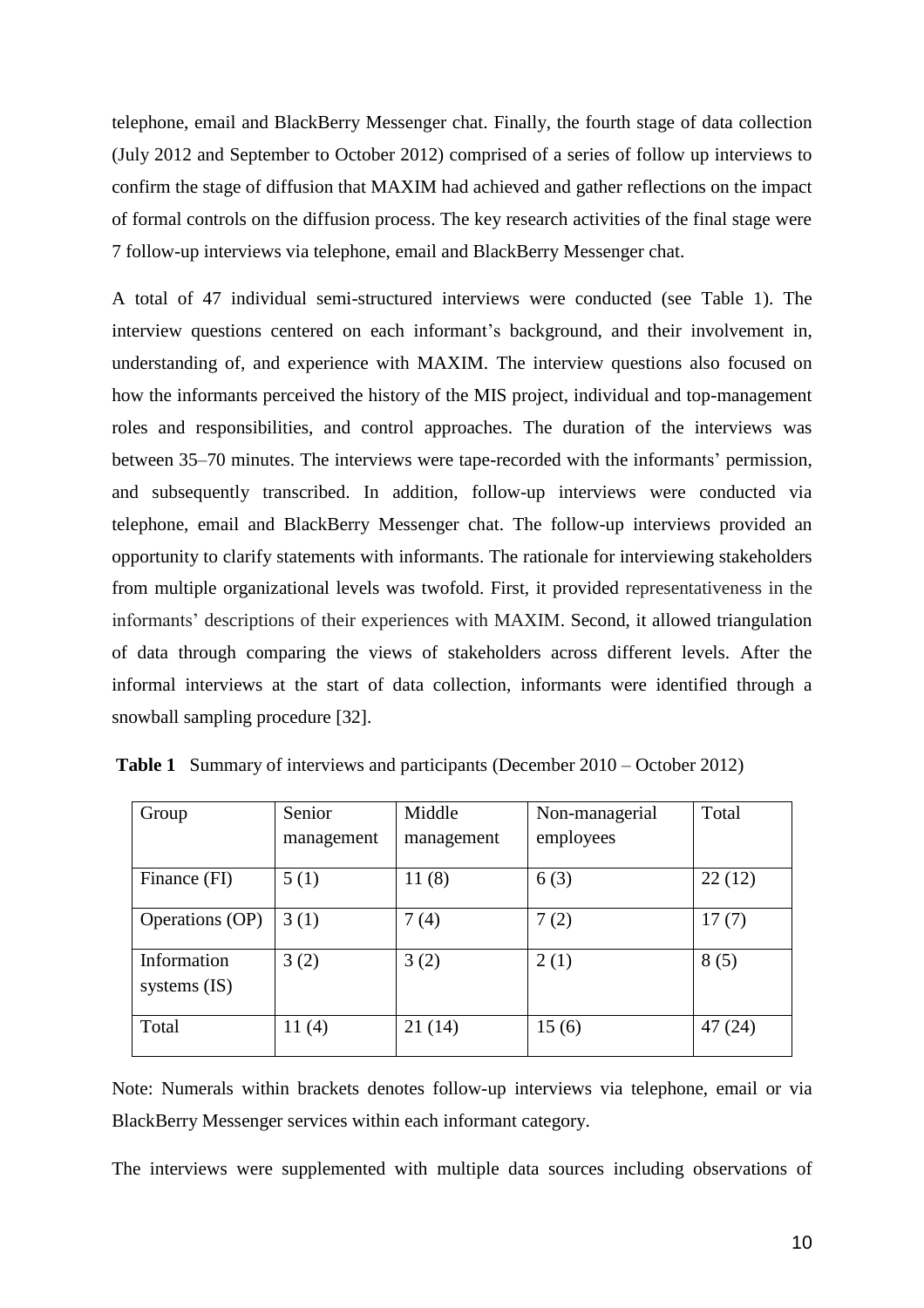informants while they engaged with MAXIM, project documentation, emails, internal memos and company website information. This enabled triangulation and the establishment of construct validity and gave richness to the findings [53]. During the analysis of the interviews, it became evident that the need to acquire a suitable MIS, and the justification for adopting the MIS had occurred four years prior to the data-collection period. In Cooper and Zmud's [10] terms, these activities represented the initiation and adoption stages of the diffusion model. Therefore, in order to reduce reliance on retrospective data and the risk of inaccurate recollections and post-hoc rationalization, the fieldwork focused on the events and activities of the MIS implementation that were either still occurring, or had most recently been completed. Further, at the time of the data collection, MAXIM had not been fully utilized in a comprehensive way to enhance overall organizational efficiency. Such activities characterize the final infusion stage of Cooper and Zmud's [10] diffusion model. Thus, this study could not investigate the impact of formal controls in the infusion stage. In sum, this study focused on investigating the experiences of employees using MAXIM during the 'adaptation', 'acceptance' and 'routinization' stages of Cooper and Zmud's [10] six-stage IS implementation model.

#### **3.3 Data analysis**

Once the fieldwork was completed, following the procedure recommended by Miles and Huberman [27], we closely examined the data collected to look for control mechanisms that influenced the adaptation and acceptance of MAXIM. There was no strong evidence of an application of informal control mechanisms, but formal controls, such as behavior and outcome control mechanisms, were striking. Therefore, we examined in greater detail how these formal controls were exercised during the MAXIM implementation.

In order examine the impact of these formal controls on the diffusion of MAXIM, we needed to understand employee attitudes toward the mechanisms put in place by the senior management to ensure employees engaged with, and used, MAXIM. To this end, we read the interview transcripts several times, coding statements that best described informants' views, attitudes and relationships toward MAXIM during the implementation process. From this coding procedure several common themes were identified regarding the application of formal control mechanisms associated with the use of MAXIM. Examples of themes identified include: employee resistance to MAXIM; behavior control mechanisms; outcome control mechanisms; employees' reactions to control mechanisms; and implications of formal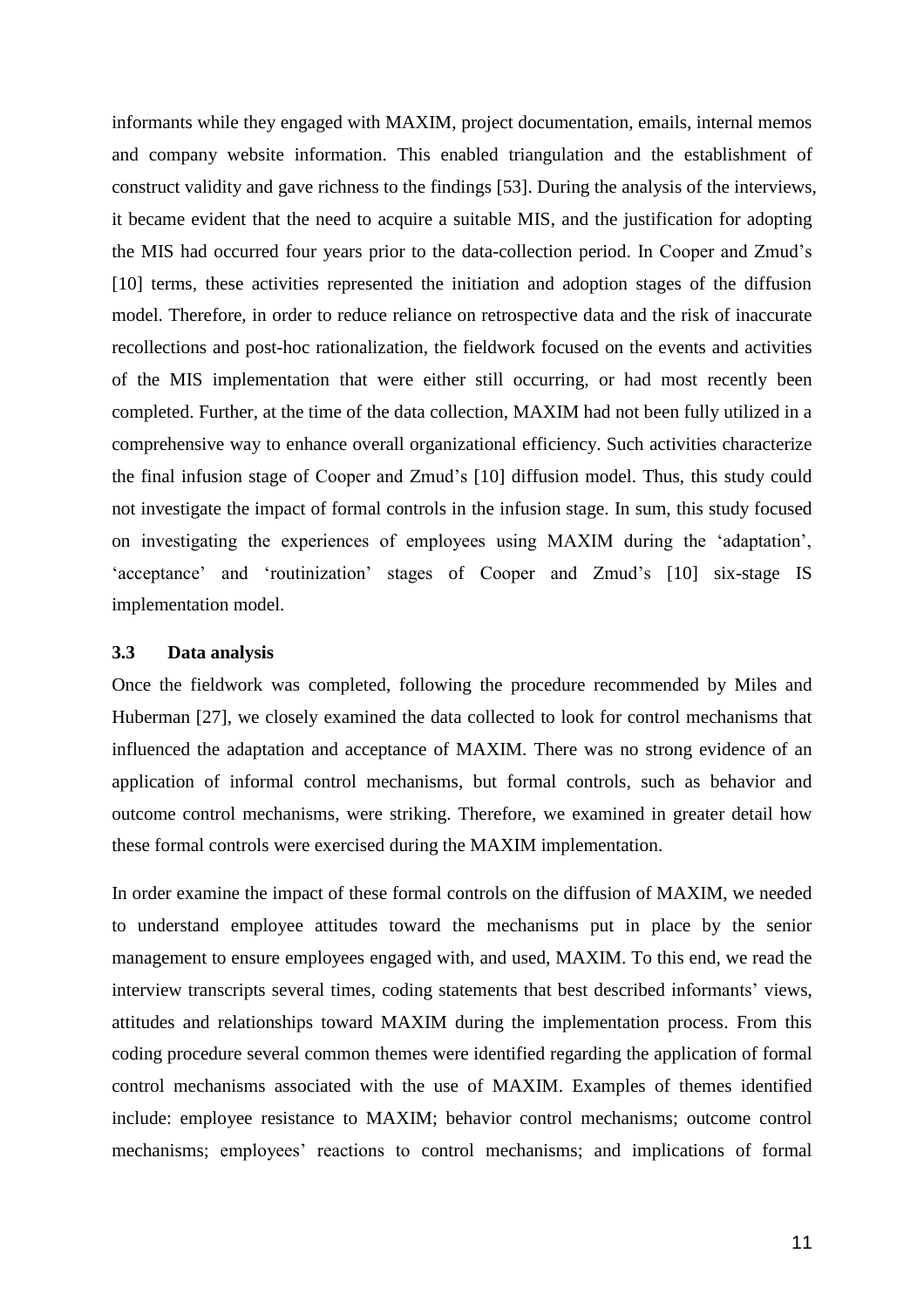controls on MAXIM diffusion. An example of themes and associated codes are provided in Table 2.

We analyzed the data in several iterations to establish whether it supported our initial framework. This included an evaluation of the degrees of consensus and consistency among informants in relation to their interpretations of MAXIM's implementation, and the implications of the applied control mechanisms on the implementation process. Finally, we reassessed the data to connect the themes, thereby facilitating a) the discovery of rich insights into the effects of formal controls on the diffusion process and b) the development of a revised conceptual model (see figure 2 in the Discussion section).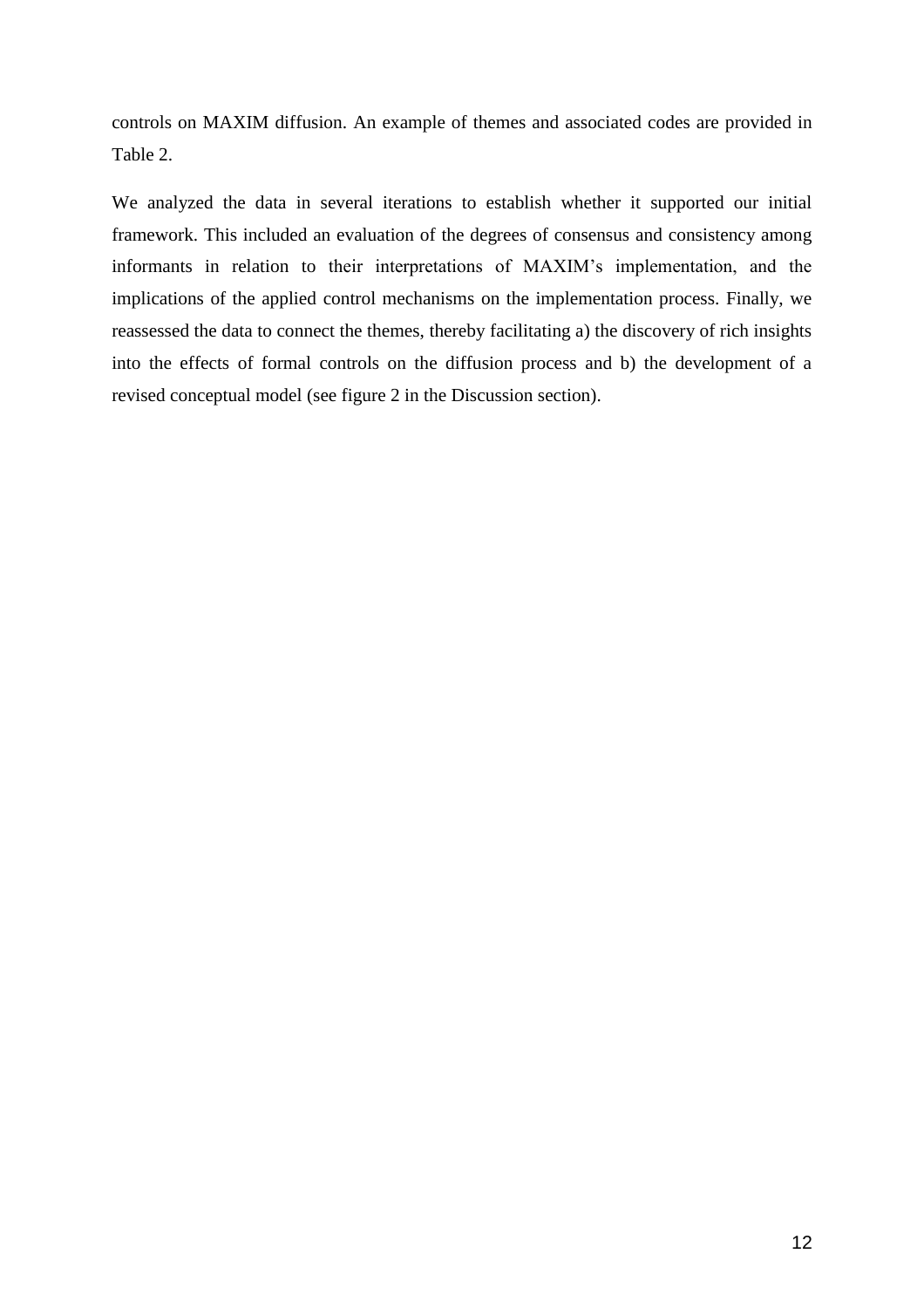**Table 2.** Illustrative examples of quotes, codes and themes from data analysis

| Sample Comments from Interview Transcripts                                                                                                                                                                                                                                                                                                         | Codes                                               | Theme                                                 |  |
|----------------------------------------------------------------------------------------------------------------------------------------------------------------------------------------------------------------------------------------------------------------------------------------------------------------------------------------------------|-----------------------------------------------------|-------------------------------------------------------|--|
| No, we did not engage with MAXIM straight away because we did not have the level of<br>confidence required to use a foreign 'thing' () because anything new coming from outside<br>we want to know whether it will produce the same results with the previous methods we have<br><i>been using.</i> (Credit Analyst, FI Group)                     | Suspicion of new<br>system                          | Employee resistance to<br><b>MAXIM</b> implementation |  |
| IS have their own mappings, their belief is that reports should not be based on a single<br>product; [they] should be based on grouping of the products. We have to make IS understand<br>that will not work for us, so they have to look for a way around it. That is the reason why we<br>are not fully using it. (e-Retail executive, OP Group) | Lack of empathy<br>with business needs              |                                                       |  |
| The Group Managing Director came to scheduled training sessions to check users' view of<br>MAXIM. It was [showing] that management is behind it [MAXIM] to make sure that users<br>were using MAXIM. (Database Administrator, IS Group)                                                                                                            | Training and<br>awareness<br>campaigns              | Behavior control mechanisms                           |  |
| In January 2011, we had a stakeholder meeting at the very top and the OP and FI groups<br>were asked to merge with MAXIM and nobody can say 'no' when senior management asks<br>you to  (Senior programmer, IS Group)                                                                                                                              | Specifying rules and<br>procedures for<br>MAXIM use |                                                       |  |
| We were given a timeline to stop the use of other processes and there was a cut-off [date] for<br>other applications that we previously used to provide that kind of information. So you had no<br>choice but to use MAXIM effectively to produce your reports. Otherwise your KPI could be<br>affected. (Product manager, OP Group)               | Timelines/Schedule                                  | Outcome control mechanisms                            |  |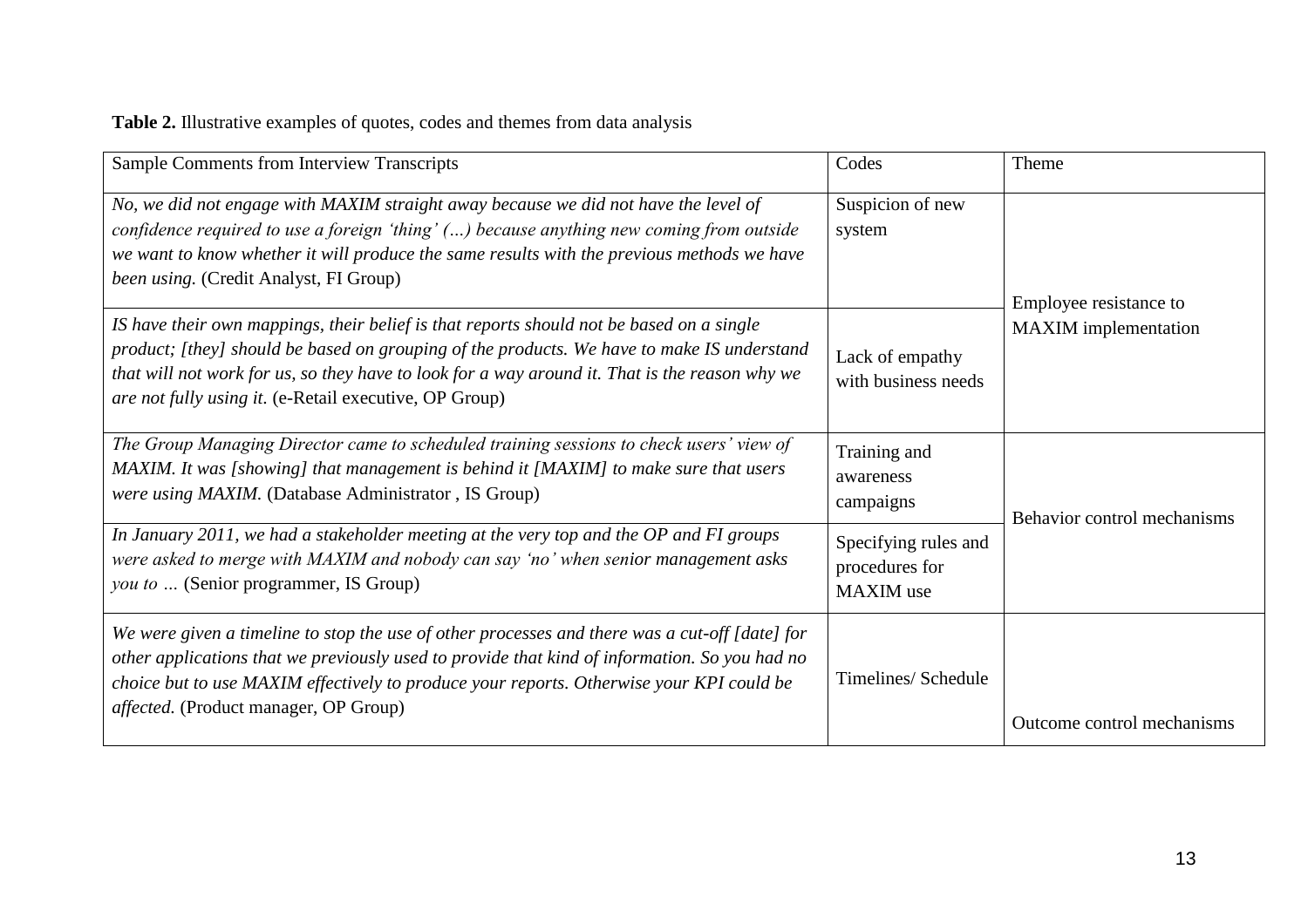| The fact that we know that somebody somewhere is monitoring our activities on MAXIM<br>prompts us to use the system. (Business Operations Executive, OP Group)                                                                                                                                              | Monitoring/<br><b>MAXIM Outputs</b>             |                                                      |  |
|-------------------------------------------------------------------------------------------------------------------------------------------------------------------------------------------------------------------------------------------------------------------------------------------------------------|-------------------------------------------------|------------------------------------------------------|--|
| You have to follow the prescribed guideline to process your transaction, which can only be<br>done on MAXIM. So there could be sanctions if you do not use MAXIM, sanctions such as<br>queries, suspension etc. (Business operations executive, OP Group)                                                   | Query/Suspension/<br>Dismissal                  | Sanctions for non-compliance<br>with controls        |  |
| Oh yes, serious sanctions, like a query and in extreme cases, one can be given various<br>substantial measures like suspension. Non-usage of MAXIM can affect your deliverables;<br>consequently it will affect your appraisals and ultimately affect your employment. (Head of<br>Stock Broking, FI Group) | Query/Suspension/<br>Dismissal                  |                                                      |  |
| No there is no reward, since I have started using it nothing has changed, no reward except for<br>the fact that it simplifies my work. (Analyst, FI Group).                                                                                                                                                 | No Salary Rise/<br><b>Bonus/Promotion</b>       | Rewards for compliance with<br>controls              |  |
| Despite the force, the monthly dashboard report that comes out of MAXIM shows that people<br>are really using MAXIM. (Group Head, IS Group)                                                                                                                                                                 | Acceptance of<br><b>MAXIM</b>                   | Employee reactions to control<br>mechanisms          |  |
| After senior management made it clear it will only accept MAXIM generated reports, we<br>started to accept that MAXIM is here to stay. So now we are all using it. (e-Product<br>Administrator, OP Group)                                                                                                   | Acceptance of<br><b>MAXIM</b>                   |                                                      |  |
| After the [control] policies put in place by management, everybody now uses it [MAXIM] and<br>adopts it to achieve higher organizational performances. (Head Registrars, Finance Group)                                                                                                                     | Greater user<br>engagement with<br><b>MAXIM</b> | Implication of formal controls<br>on MAXIM diffusion |  |
| The measures have worked well. I believe it was an effective way and also a good way of<br>doing things because it [made] everyone fully use MAXIM to perform our daily functions to<br>achieve a high level of performance. (e-Channels administrator, OP Group)                                           | Greater user<br>engagement with<br><b>MAXIM</b> |                                                      |  |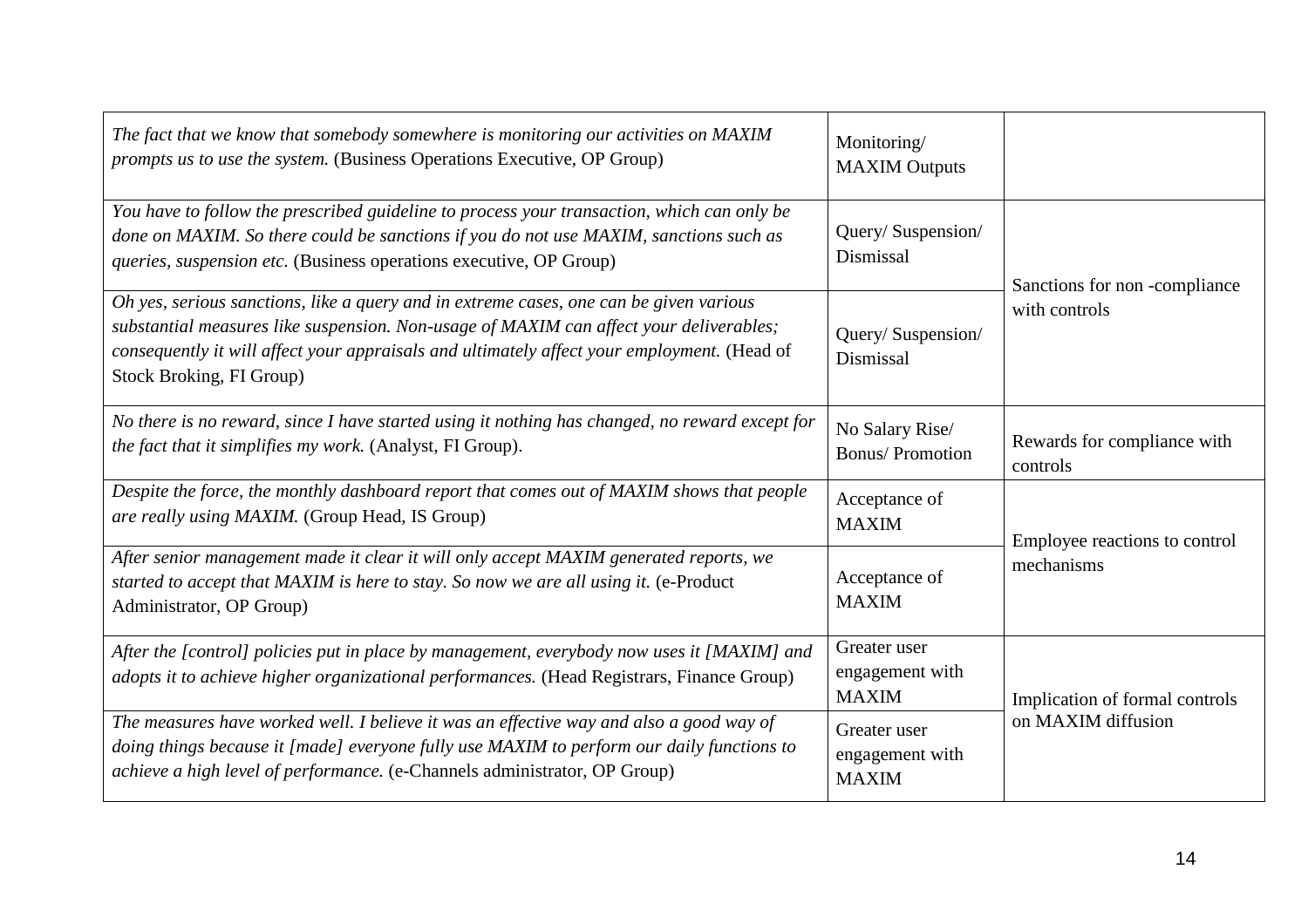## **4. Findings**

In this section, we describe the formal controls exercised by the bank's senior management during the implementation of MAXIM, and the impact of these formal controls on diffusion.

## **4.1 MAXIM implementation: April 2008 – December 2010**

In April 2008, the bank drew on inputs from the existing legacy systems and began the design, development and installation of MAXIM. In order to adapt MAXIM to their requirements, the OP and FI groups worked with the IS Group to design MAXIM's end-user modules. By July 2009, the adaptation of MAXIM was deemed to have been completed; however, there were several unresolved conflicts between the IS group and the OP/FI groups when configuring the end-user modules. The OP and FI groups complained that the IS group had not fully understood their requirements. For instance:

*IS have their own mappings, their belief is that reports should not be based on a single product; [they] should be based on grouping the products. We have to make IS understand that will not work for us, so they have to look for a way around it. That is the reason why we are not fully using it.* (E-retail executive, OP group)

The conflicts usually stemmed from disagreements about whether the business terms and functionalities supported by MAXIM truly reflected the everyday needs of the OP and FI groups. Although some of the employees in these two groups were willing to work with the system, many were skeptical about whether MAXIM had been adapted well-enough to meet their needs. In this sense, we would argue that the adaptation of MAXIM to the end-user's requirements was only partial.

MAXIM was rolled out and introduced to the OP and FI groups in August 2009 through a series of training programs and awareness and promotional campaigns. MAXIM was supposed to replace an existing MIS called INFOPOOL as well reduce the over-reliance on the use of Microsoft Excel spreadsheets for data analysis. However, there was clear evidence that many in the OP and FI groups did not value the system, and resisted it when it was first implemented. By November 2010, only a few employees were using MAXIM extensively. Although many employees did use MAXIM for data extraction purposes, they invariably turned to the more familiar Excel software for data analysis. It was clear that many employees did not believe that the system would improve their productivity levels and hence, they did not use MAXIM as part of their work routine. In terms of Cooper and Zmud's [10] diffusion model, we may thus term this phase of the implementation as resulting only in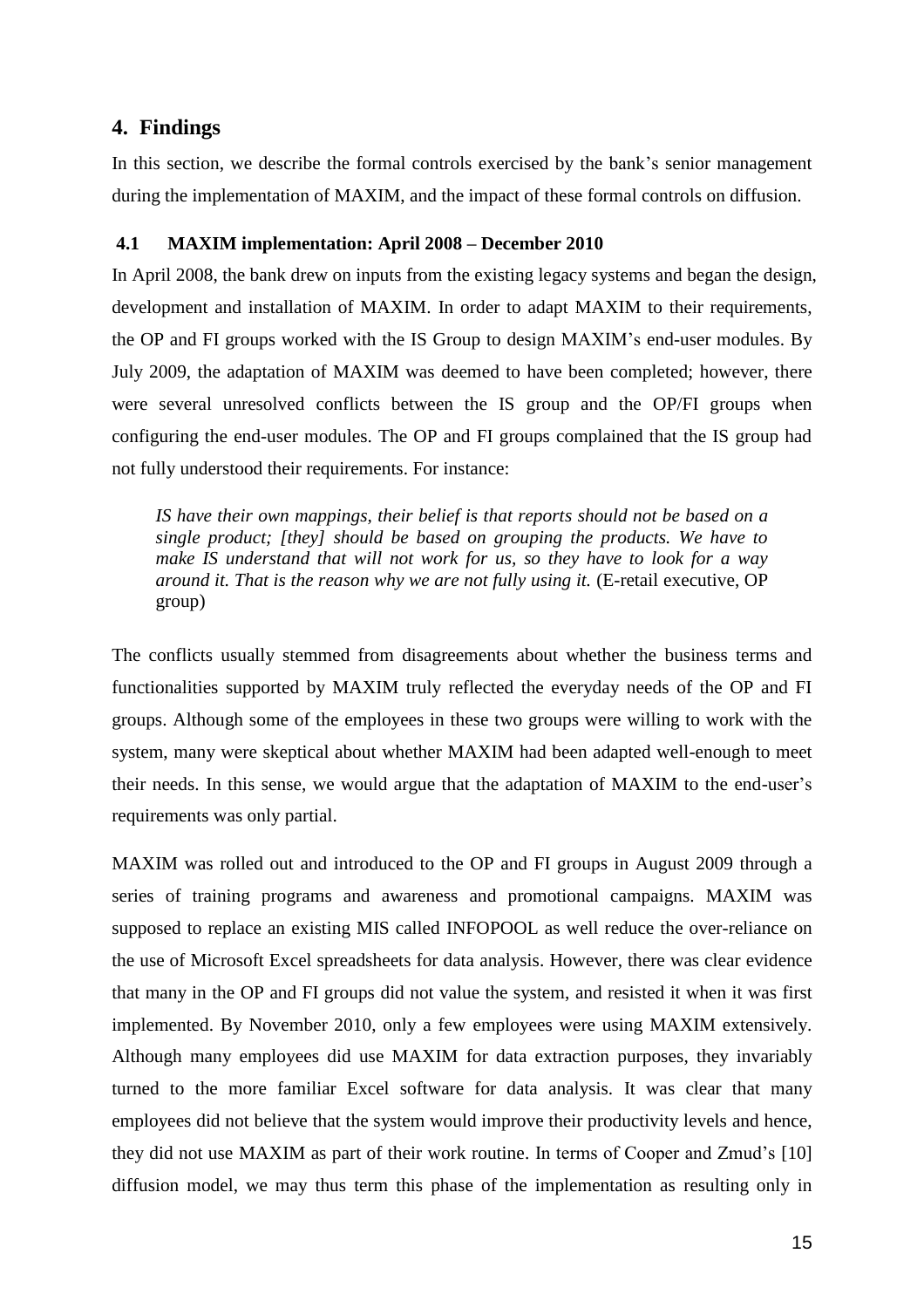partial acceptance and partial routinization. In response to the high levels of resistance and the poor progress of the MAXIM project, the senior management began implementing a series of formal control mechanisms to force the OP and FI groups to engage better with MAXIM.

## **4.2 Formal control measures and MAXIM implementation: January–June 2011**

### *4.2.1 Adaptation*

Between January-June 2011 senior managers took two specific actions to change the resisting attitudes and behaviors of the OP and FI groups in relation to MAXIM. These actions corresponded closely with what the literature has termed as behavioral control modes. First, senior managers attended several of the MAXIM training sessions, which were organized for employees. This enabled them to gauge employees' experiences of using MAXIM, and the problems employees were encountering in adapting and aligning their everyday activities in line with MAXIM's offerings. More importantly, the presence of senior managers in the training programs sent out a clear message to the resisting employees: MAXIM had the backing of senior managers and employees were expected to change their resisting behaviors and embrace the system.

*The Group Managing Director came to scheduled training sessions to check users' view of MAXIM. It was [showing] that management is behind it [MAXIM] to make sure that users were using MAXIM.* (Database Administrator , IS Group)

Second, a meeting of all the managers in the IS, OP and FI groups was called to address the ongoing disagreements and conflicts in relation to MAXIM. The main objective of the meeting was to explain that MAXIM was now an integral part of the bank and that senior management wanted the groups to engage extensively with the system. It was made clear to the managers in the IS group that it was their responsibility to customize the various modules in MAXIM, as best as the design would allow, to the requirements of the OP and FI groups. Similarly, managers in the OP and FI groups were told in no uncertain terms that they had to adapt to the new system and that they had to work with the IS group in a spirit of 'give and take'. Broadly, senior managers emphasized in the meeting that differences had to be set aside, and that the groups had no choice but to work together cohesively to ensure that MAXIM was implemented smoothly:

*We had a stakeholder meeting at the very top and the OP and FI groups were asked to merge with MAXIM and nobody can say 'no' when senior management*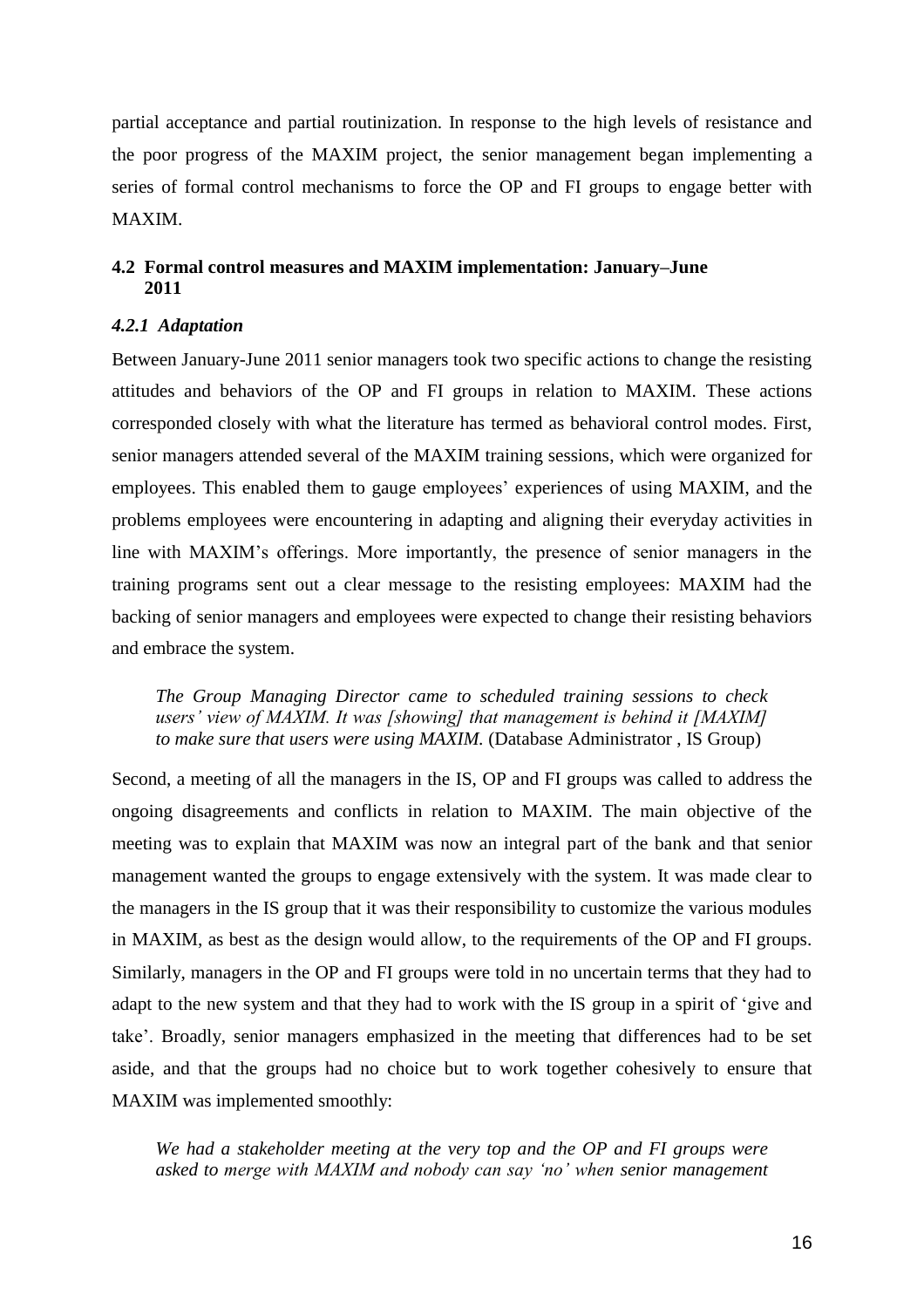*asks you to … If the one that you do not want to use (i.e. MAXIM) has some unexpected features in relation to the one you are used to (i.e. INFOPOOL), then you will merge the data… this is what happened … management decided that they wanted to see everything from MAXIM.* (Senior programmer, IS group)

## *4.2.2 Acceptance*

Senior managers employed a further set of mechanisms to improve MAXIM's acceptance levels within the OP and FI groups. Given that they required employees to produce timebased outputs, these mechanisms could be viewed as good illustrations of outcome control modes at play [see 7]. When employees were assigned the task of producing management reports, they were given strict deadlines based on the amount of time senior management felt was enough to produce the reports via MAXIM. For example, the FI group was given a strict deadline (i.e. 20 minutes) to complete a particularly complex dynamic analysis of the bank's current financial strength. FI group employees realized quickly that they could not complete the job within the specified timeframe by using a non-MAXIM based approach. In other words, they were forced to use MAXIM to meet the deadlines set by senior management.

*... nobody is doing any manual [work] ... because most of our bosses are aware via their attendance of MAXIM workshops that using the new system is faster [than] existing processes … They tell you [you] can get it done in 20 minutes and it can take hours if you are doing it manually, so there will be a problem for you ... so people are complying.* (Balance sheet & Market risk management analyst, FI group)

Senior managers also kept a very close watch on the daily reports generated by the OP and FI groups. They scrutinized usage and audit trail reports to find out whether employees were actually using MAXIM extensively. This monitoring seemed to lead to increased use of MAXIM. There was a sharp rise in the number of requests from the OP and FI groups to the IS group to further automate particular processes in MAXIM:

*Senior management have an eye on the monthly dashboard report that comes out of MAXIM. People are really using [MAXIM] now. This has been corroborated by the audit people, an independent group within the bank that monitor's MAXIM usage.* (Group head, IS group)

*The fact that we know that somebody somewhere is monitoring our activities on MAXIM prompts us to use the system.* (Business Operations Executive, OP Group)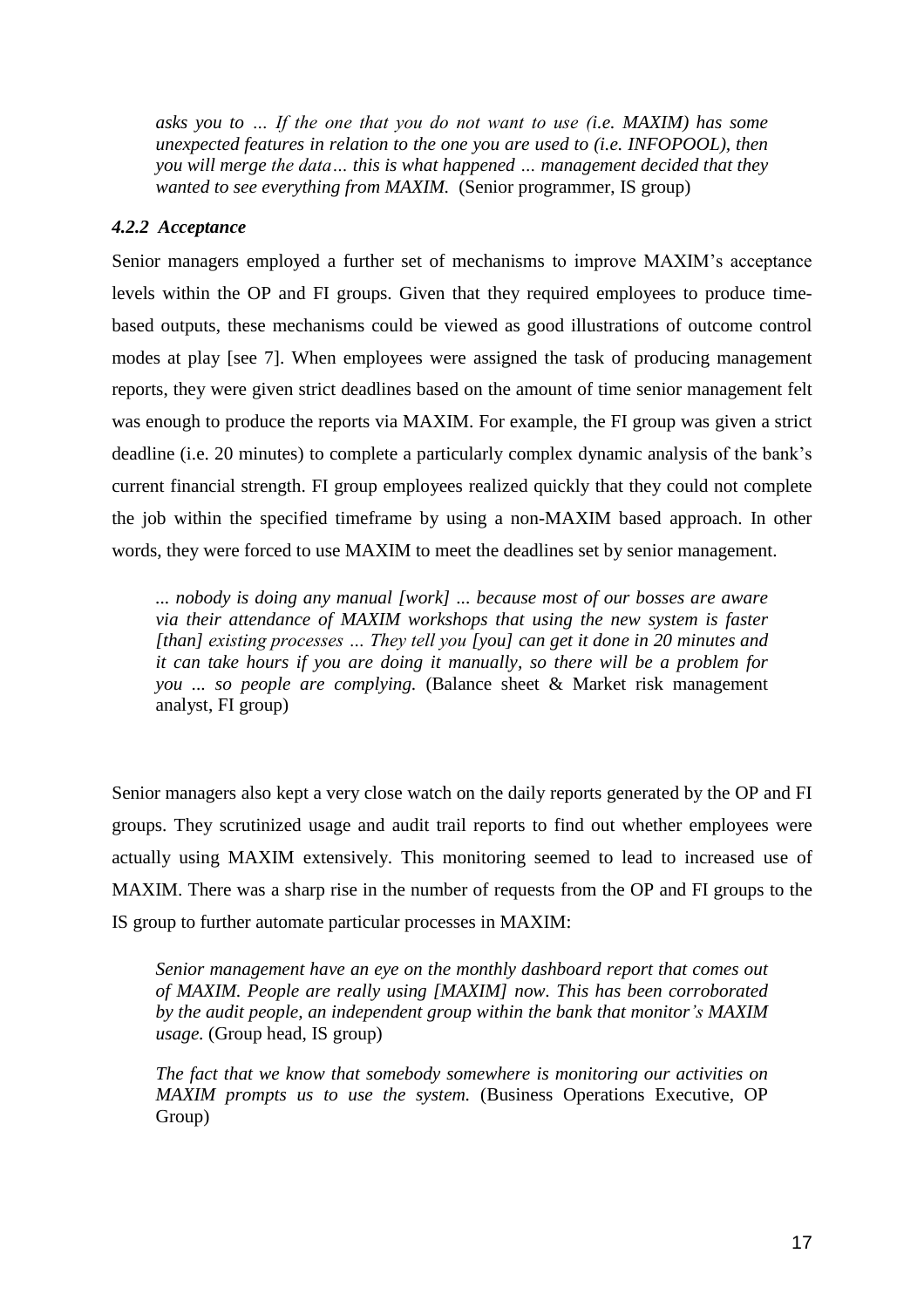#### *4.2.3 Routinization*

Despite the increased use of MAXIM, resistance had continued in some parts of the OP and FI groups. Some employees in the OP and FI groups still employed other manual processes and blamed the system for not performing to expectations. Senior management felt that such complaints were unwarranted excuses to justify the use of pre-MAXIM methods of generating and analyzing data. With a view to embed and routinize the use of MAXIM, senior management intensified the application of formal controls (both behavior and outcome controls). They issued strict directives (via internal memos and emails) to abandon working practices and procedures from the pre-MAXIM days. To avoid any ambiguity, these directives referred to specific practices such as the use of legacy MIS and Excel spreadsheets. The IS group was asked to not respond to requests that required the generation of reports from the bank's legacy financial systems. Only requests that could be actioned through MAXIM were allowed:

*[It was] a directive [received] through emails and memos that all other source of other applications like INFOPOOL [legacy system] and Excel used for financials should be stopped, that nobody should use [these] again and they should all be using MAXIM.* (Head of Financial Subsidiaries, FI group)

To underline the mandatory use of MAXIM, senior management continued to issue deadlines as a form of outcome control [see 7, 23]. For example, a clear timetable (with a rigid deadline) was set out for the changeover from existing data analysis processes to MAXIMbased data analytics. This timetable compelled the OP and FI groups to work closely with the IS group to resolve all issues in the design and implementation of MAXIM. Employees were told that after the deadline, they would no longer have access to alternative systems, and that only MAXIM would be available to analyze data and generate management reports:

*We were given a timeline to stop the use of other processes and there was a cutoff [date] for other applications that we previously used to provide that kind of information. So you had no choice but to learn to use MAXIM effectively to produce your reports. Otherwise your KPIs could be affected.* (Product manager, OP group)

The resolve of senior management to enforce the "MAXIM-only" policy was clearly demonstrated by the Head of Financial subsidiaries (FI group), who recalled trying to produce a report from MAXIM to a tight deadline and eventually switching back to old methods in an attempt to meet the deadline. However, despite generating the report on time, it was not accepted and his team was required to complete the task using MAXIM, which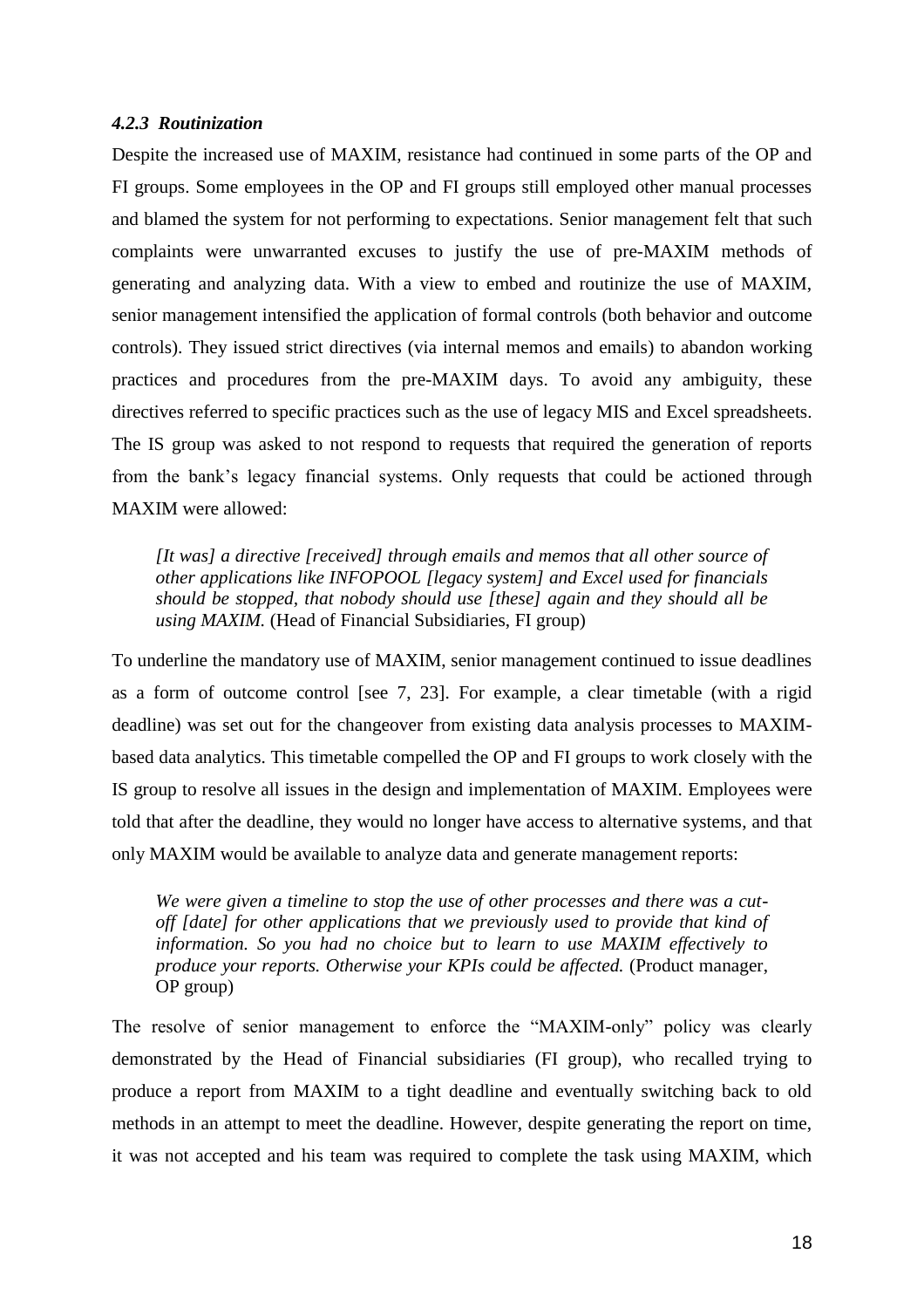meant missing the deadline. This experience served as a reminder to other employees as well that even if processes now took longer using MAXIM they would not be allowed to return to old ways of working:

*It was forced. There was a time that we produced a report for the executive director of finance, [and] he rejected the manual account because he had mandated we use MAXIM for that month. We were trying, but felt we couldn't finish it by the end of the month and so we switched to the use of Excel. But the executive director refused to take it from us. Eventually we got it done [using MAXIM]. When we were through with it he said, 'next month I want to see another, progress further. I want more from MAXIM.' So we went back and continued until we got to the stage we are today. So I will say it [was forced] but now people are now enjoying it [so] we needed that force.* (Head of Financial subsidiaries, FI group)

Informants also explained that they adhered to the strict directive to engage with MAXIM because of a fear of being reprimanded by senior management:

*You could be sanctioned according to policy ... suspension or even dismissal for lack of productivity.* (Senior credit analyst, FI group)

*You have to follow the prescribed guidelines to process your transaction, which can only be done on MAXIM. So there could be sanctions if you do not use MAXIM, sanctions such as queries, suspension, etc*. (Business operations executive, OP group)

The above quotes suggest that senior managers implicitly raised the possibility of punishment and sanctions in cases where employees did not use MAXIM. Although there was no evidence that employees were actually punished for non-compliance, it appeared that the fear of being punished was sufficient to ensure the routine use of MAXIM. It was also noteworthy that despite hinting at a sanctions system, senior managers did not implement a clear rewards system. In fact it was made clear that the use of MAXIM would not lead to rewards. Employees were told that routine use of MAXIM was a part of their job, and that there was no need to acknowledge or appreciate their use of the system, or provide any extrinsic motivations or incentives to do so.

*No there is no reward, since I have started using it nothing has changed, no reward except for the fact that it simplifies my work.* (Analyst, FI group)

#### **4.3 Impact of formal controls on MAXIM diffusion**

By the end of our data collection in June 2011, it was clear that the formal controls, which made MAXIM mandatory, were successful in overcoming the initial user resistance, and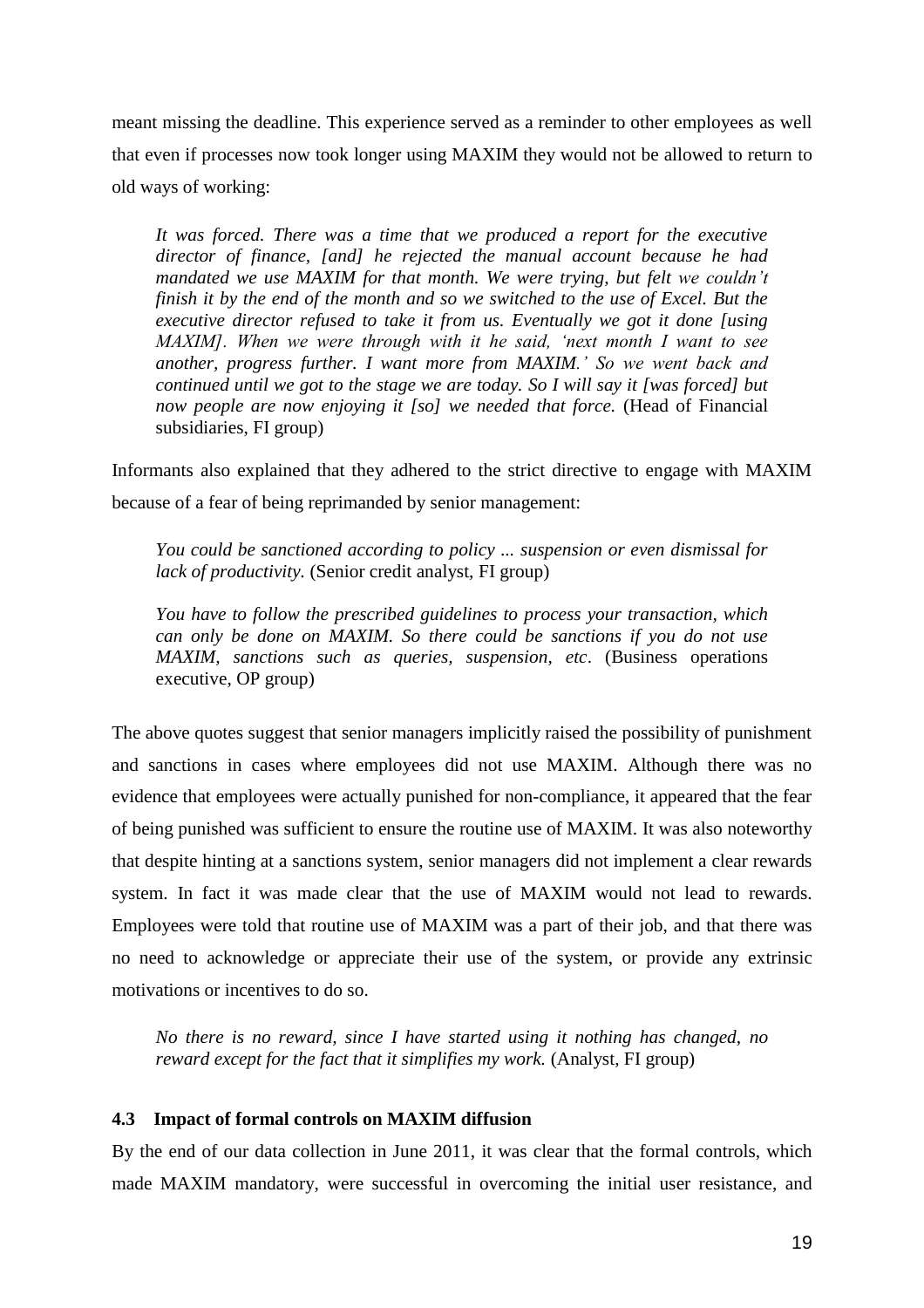facilitating the diffusion of the system. In particular, the possibility of sanctions for nonusage, combined with senior managers' decision to only accept MAXIM-generated reports, forced employees to use MAXIM to complete their work. Interestingly, several informants acknowledged that this push from senior management had been the major driver for the system's eventual acceptance and routinization. Several informants acknowledged that while they initially felt uncomfortable about using only MAXIM, they did not resent the control measures.

*Despite the force, the monthly dashboard report that comes out of MAXIM shows that people are really using MAXIM.* (Group Head, IS Group)

*After senior management made it clear it will only accept MAXIM generated reports, we started to accept that MAXIM is here to stay. So now we are all using it.* (e-Product Administrator, OP Group)

The formal controls had ultimately proved beneficial to themselves, and to the functioning of the bank as a whole. They had become more familiar with MAXIM, and through increased use, were finding additional benefits and opportunities. Table 3 summarizes the various control mechanisms deployed to overcome user resistance during the implementation of MAXIM.

*It enhanced the learning process because earlier…some people were being negligent. They never took MAXIM seriously, probably had there not been such actions from senior management, some [would] still say I don't trust it, [and] not bother to push further in understanding the system, but with the measures put in by senior management, we all fully migrated to the use of MAXIM and we rely on it now.* (Head of Liga trustees, FI group)

*The measures have worked well. I believe it was an effective way and also a good way of doing things because it [made] everyone fully use MAXIM to perform their daily functions to achieve a high level of performance.* (e-Channels administrator, OP group)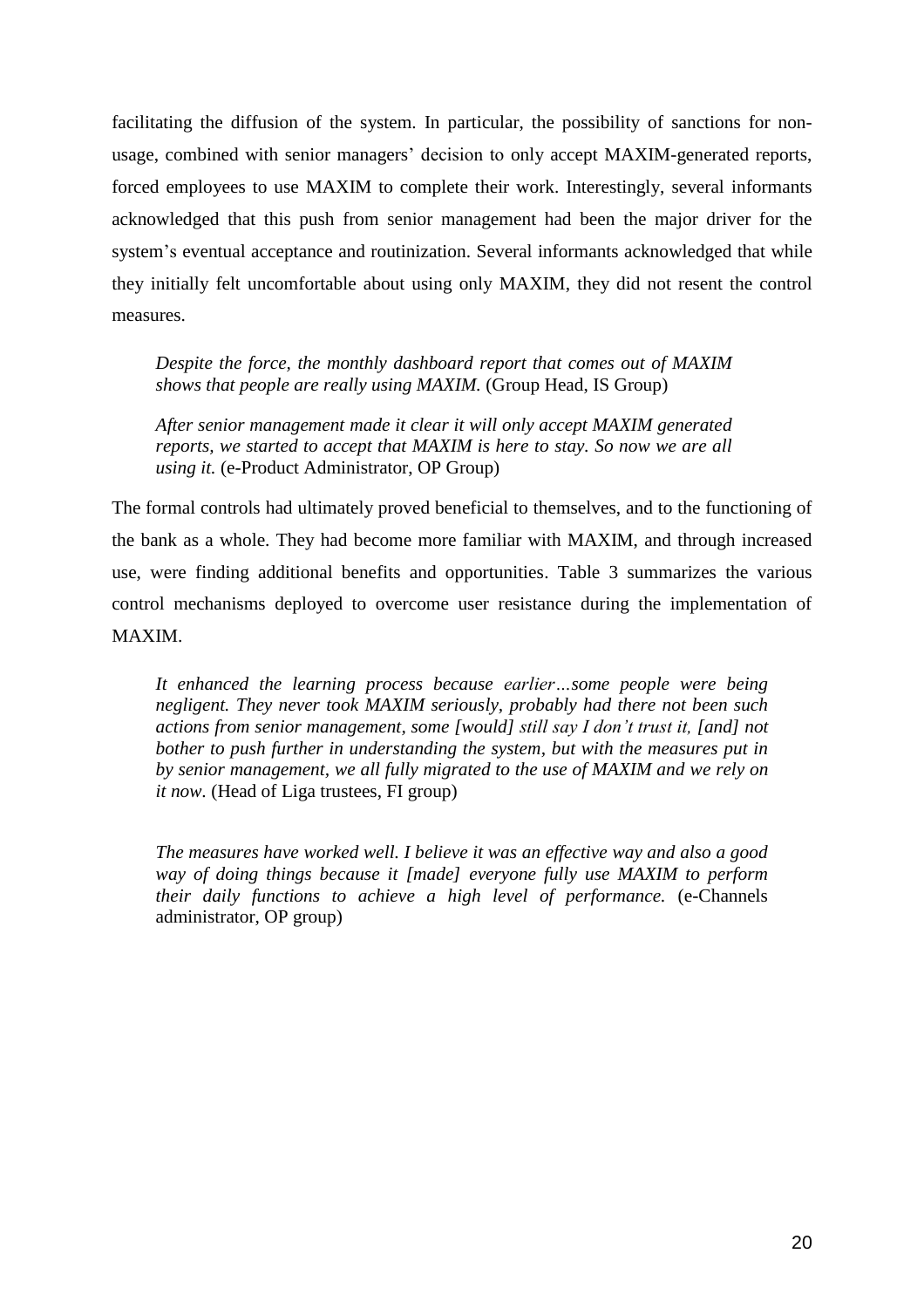| Diffusion Stage | Control mechanisms                                                                                                                                                               |                 |
|-----------------|----------------------------------------------------------------------------------------------------------------------------------------------------------------------------------|-----------------|
|                 |                                                                                                                                                                                  | mode            |
| Adaptation      | Senior management organized and monitored training sessions<br>to review usage of MAXIM [see 21]                                                                                 | Behavior        |
|                 | Senior management organized stakeholder meetings to ensure<br>that the OP and FI groups worked effectively with the IS<br>group to prepare MAXIM for organizational use [see 20] |                 |
| Acceptance      | Senior management issued specific timelines/deadlines for<br>employees to produce reports that could only be achieved by<br>using MAXIM [see $20$ , $23$ , $29$ ]                | Outcome         |
|                 | Senior management evaluated reports generated from MAXIM<br>[see $7, 21$ ]                                                                                                       |                 |
| Routinization   | Senior management issued strict directives to abandon the<br>previous methods utilized to generate information [see 14]                                                          | <b>Behavior</b> |
|                 | Senior management issued non-negotiable timelines/deadlines<br>to change over to the use of MAXIM [see 20, 23, 29]                                                               | Outcome         |
|                 | Senior management continued to evaluate the reports generated<br>from MAXIM [see 7, 21]                                                                                          |                 |

## **Table 3** Control mechanisms applied to overcome user resistance during MAXIM implementation

## **5. Discussion**

In this section, we use control theory to explain how and why the application of formal controls can facilitate the diffusion of an MIS. Our first research question investigated the consequences of applying formal controls to the process of IS diffusion. The findings revealed that a combination of behavior control mechanisms (training sessions and meetings) and outcome control mechanisms (specific timelines/deadlines and monitoring of MIS outputs) allowed existing user practices to be aligned with system procedures, that in turn ensured that only desirable user actions occurred during the IS implementation. As highlighted in our revised model (see figure 2), our findings suggest that deliberate attempts by senior management to exercise control measures, forced employees to engage with and use a complex IS, thereby facilitating the diffusion of the MIS. This controlled implementation process was unlike a voluntary setting in which users could control their own behavior, or were permitted to use the system only rarely, which would have led to users not possessing the required knowledge to utilize the system in an effective and efficient way [17].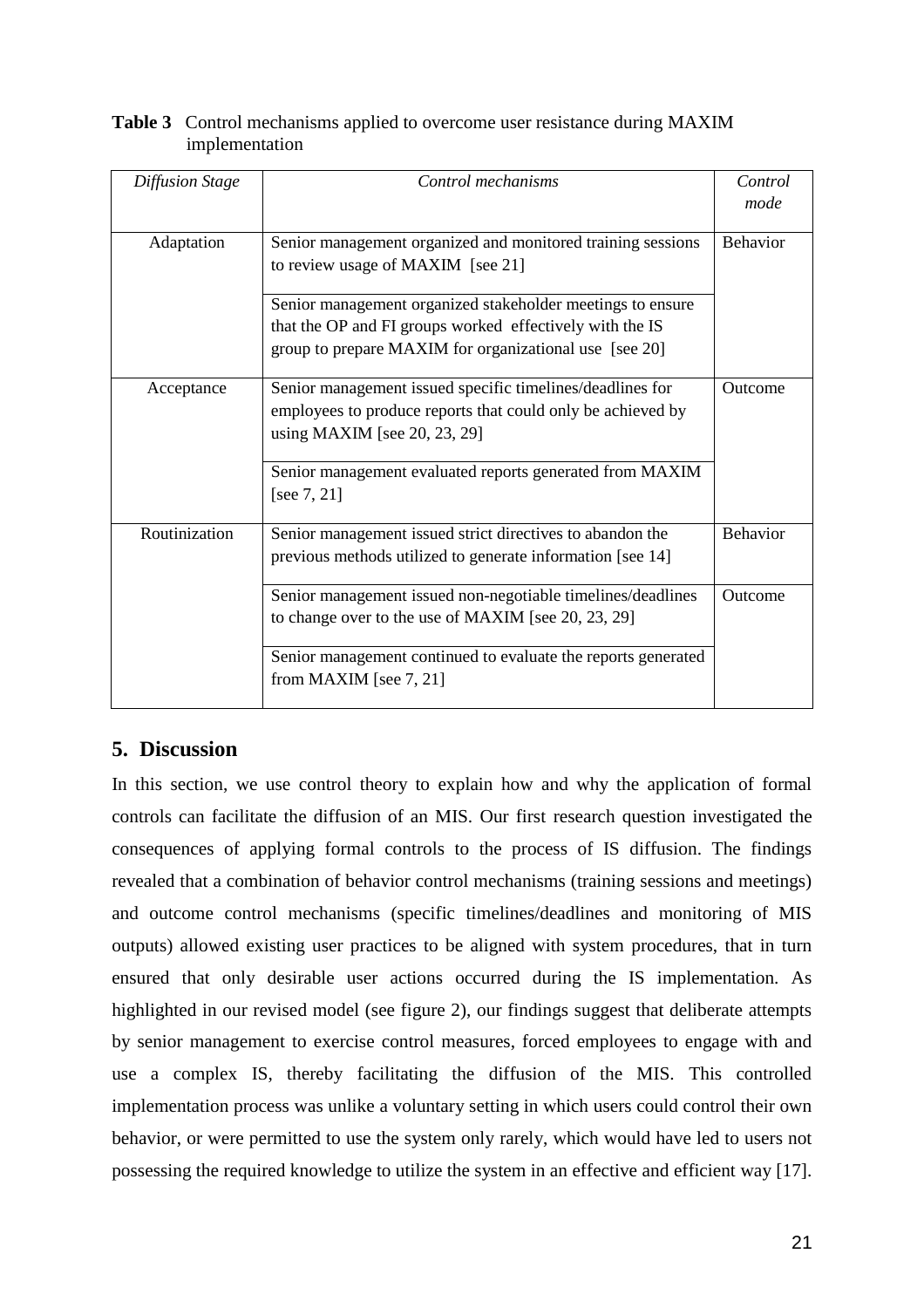Thus, the findings from our study indicate that the application of formal controls can facilitate the diffusion of an IS in an organization. This is consistent with prior research that has studied how different control mechanisms in organizations can be applied to achieve successful implementation and alignment with business requirements of an organization-wide IS [21]. For example, Kirsch et al. [23] highlighted that clients can use formal control mechanisms, such as scheduling, to specify to project leaders how to achieve systems development.

In our case we also discovered that after the application of formal controls and as MAXIM proceeded to be diffused into the bank, the well-ordered prescribed relationship between the controllers and controlees did not evolved into more cordial and trustworthy relations, to prompt a possible change from formal control mechanisms to informal ones. Senior management may have still mistrusted users to engage with the system without strict formal controls, in a manner that would facilitate successful diffusion. This could be one possible explanation for why senior management chose not to apply informal controls. Our observation contrasts with the existing literature. For example, Kirsch [22] argued that as the implementation process of an IS project evolves; trust develops among the different stakeholders, resulting in the replacement of formal control mechanisms with informal ones. We suggest that our findings differ to those of Kirsch [22] since in our case users had resisted MAXIM when it was first implemented (August 2008 – December 2010).

Our second research question examined how and when formal controls are applied during the organizational diffusion of an IS. In the case studied, formal controls were applied after it became clear that the MIS had only been partially routinized within the bank. As presented in figure 2, formal controls were applied to facilitate higher levels of adaptation and then subsequently acceptance and routinization of MAXIM. It is worth noting that there was no feedback between the partial adaptation and partial acceptance stages because it was only during the partial routinization stage that the banks' senior management realized that IS diffusion had stalled due to user resistance. Thus, strict formal controls were applied in order to ensure that users interacted positively with the MIS. The findings reveal that the successful implementation and diffusion of an IS may be an iterative rather than a sequential process [16]. Taking a situated learning perspective, Wagner and Newell [48] suggest that the postimplementation stage of enterprise software (ES) projects could be iterative in nature, due to user–developer participation in learning how to exploit the functionality of the ES. Arguably, if there were a lack of user–developer participation or technology resistance during the post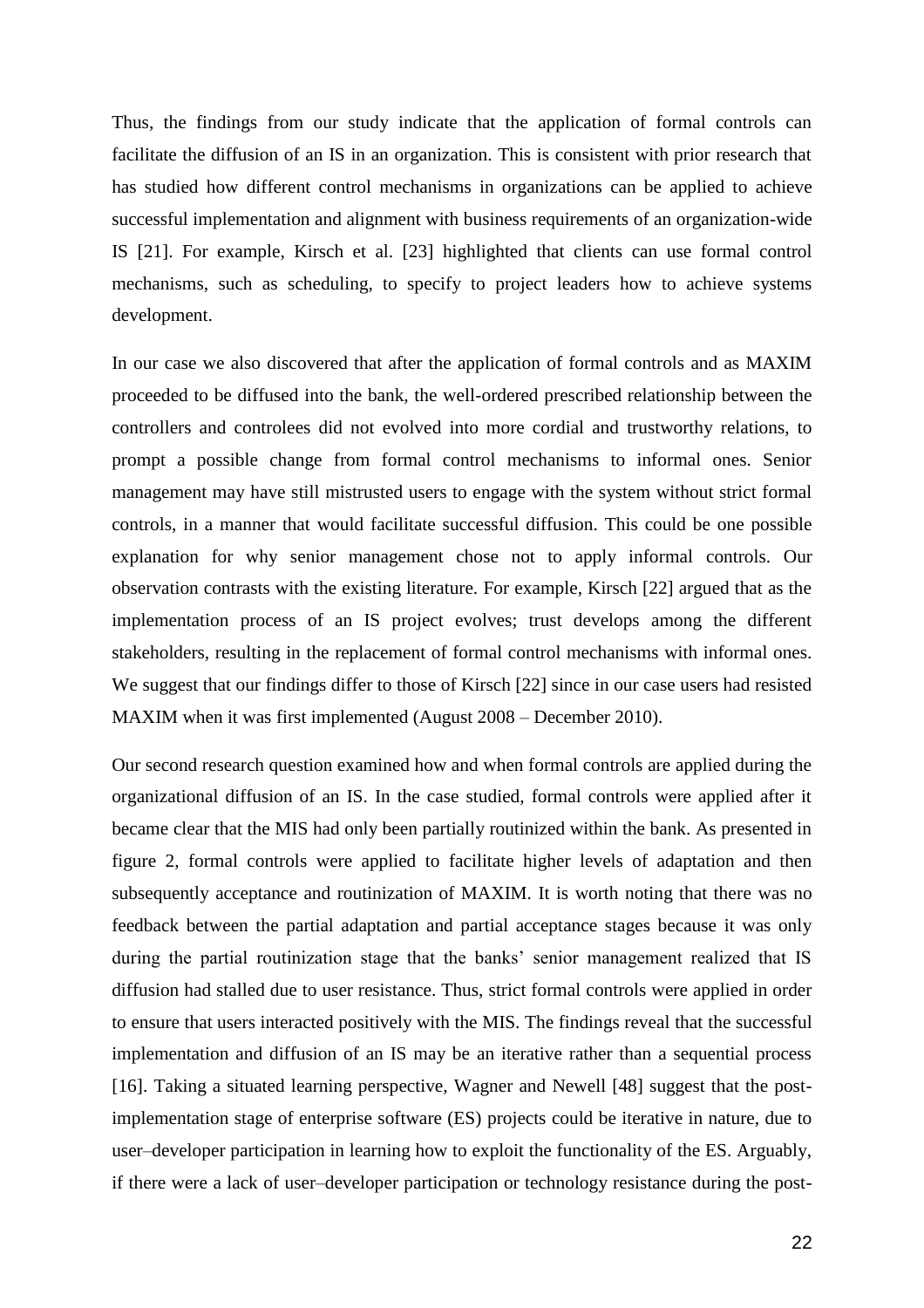implementation stage the iteration process could be slow and ineffective. Our study makes a useful contribution to this debate demonstrating that the application of formal controls can help to bridge the user–IS-developer gap, and also align user actions with use of the MIS thereby enabling successful diffusion.

A further important contribution from our study concerns the use of reward and sanction procedures. Our study extends existing literature and suggests that the application of formal controls with clearly defined sanctions, but no formal rewards, can also be effective in achieving IS diffusion. In other words, in our study senior managers in the bank used the 'stick' without the 'carrot' to achieve widespread acceptance of the MIS. Previously, we may have thought that such a draconian approach would have been met with increased user resistance rather than higher levels of acceptance. However, the findings of this study indicate that this is not always the case. Achieving higher familiarity with an IS, albeit under mandatory use conditions, can help to push users to commit and fully understand a new system thereby moving from resistance to acceptance. Thus, this study makes an important contribution to knowledge providing empirical evidence that suggests that reward and sanction procedures associated with formal control mechanisms do not have to be used in tandem to achieve IS diffusion.

Perhaps, drawing upon the psychological perspective of 'fear' could further explain why the applied formal control mechanisms were successful. The bank employees were scared of annoying their senior managers, because of the perceived sanction that it could lead to their dismissal from the bank. The 'fear' factor would have served as a formal control mechanism in ensuring employees changed their resisting behaviors and embraced the new system. Our study contrasts existing literature, which show how formal controls frequently feature reward and sanction procedures in tandem to motivate controlees to comply with polices and guidelines [22, 35]. Nonetheless our study slightly overlaps with Liang et al. [25]. They highlight that when reward and sanction procedures are applied in tandem, sanction expectancy is more effective than reward expectancy for effective application of controls.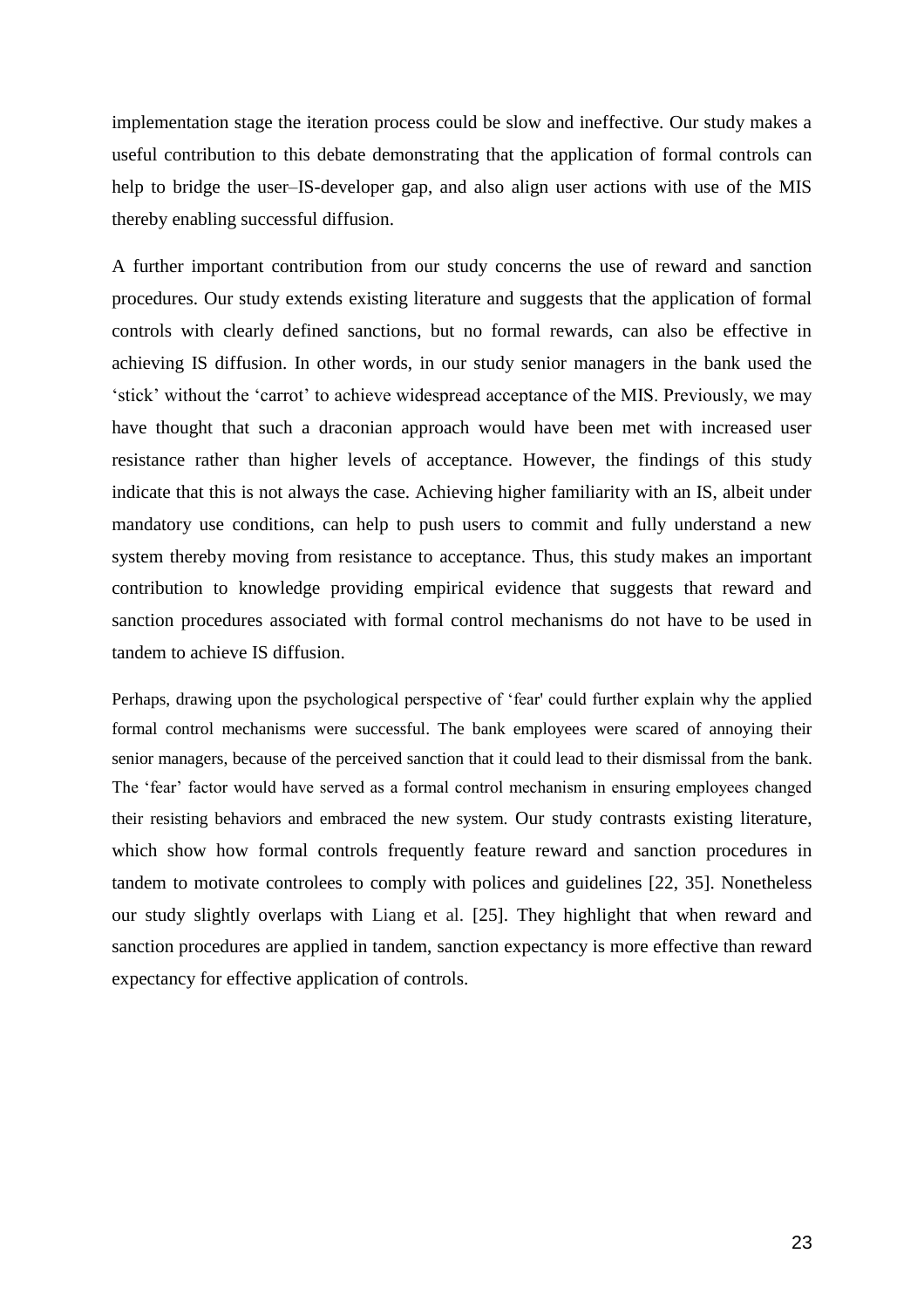**Figure 2** Application of formal controls to achieve MIS diffusion at the bank.

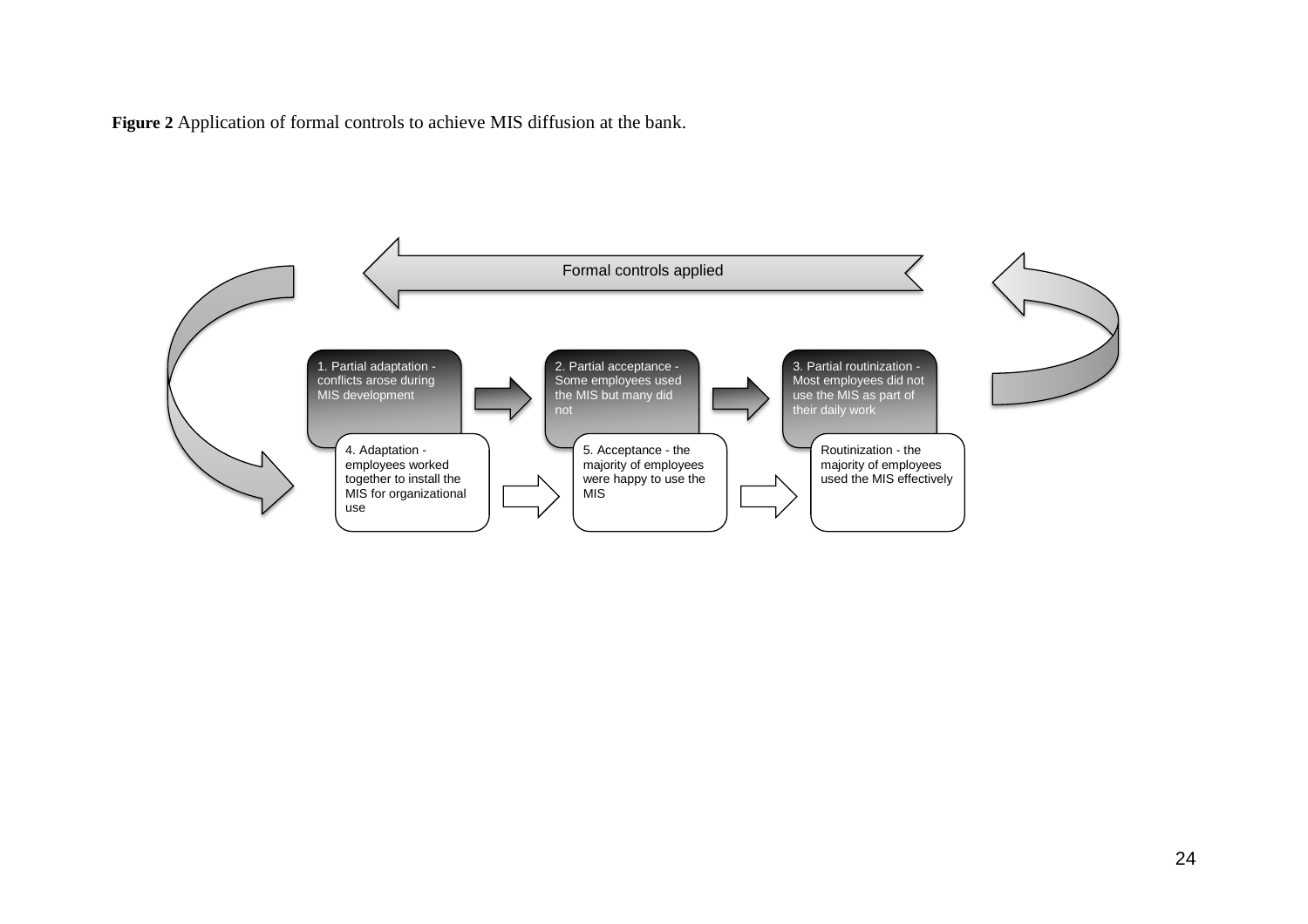## **6. Conclusion**

This study has utilized case study research to examine how and why formal controls facilitated the diffusion of a complex IS. Implications for IS diffusion, theory and practice are discussed below.

IS scholars have called for further research on IS diffusion [51] and in particular on IS implementations under mandatory conditions, and the impact these conditions can have on IS implementation [17]. This study responds to this call and provides fresh evidence to show that the application of formal controls can overcome user resistance and enable successful IS diffusion. Further, our study provides evidence to indicate that the IS diffusion process may be iterative after systems go live. This evidence is in contrast to existing knowledge which describes the diffusion process as linear and sequential [10, 39]. These contributions are important because they could provide strategies for managers to achieve successful IS diffusion and a return on their IS investment.

Our study also contributes to theory regarding the application of formal controls. Existing control studies advocate that controllers must use clear reward and sanction procedures in tandem in order to motivate controlees to comply with polices and guidelines [e.g. 22, 25]. Our case study had no evidence of reward procedures and showed that sanction expectancy alone could facilitate enhanced usage of an IS. Thus, our study provides evidence to suggest that users' fear of sanction maybe sufficient without reward expectancy for IS acceptance and routinization.

Finally, we contribute to IS practice by proposing that organizations that desire enhanced IS usage and IS diffusion should consider putting strict policies in place to sanction noncompliant usage of the IS. This is important as most organizations prefer to stress the importance of garnering user commitment rather than resorting to punishment practices [52]. However, if senior managers choose to adopt a mandatory approach to IS usage through the application of formal control mechanisms it is important that a creditable coercive message is conveyed with suitable punishment mechanisms in place. If the perceived threats of not complying with the new IS are less than the threats from using the new IS, then user resistance may increase [40]. Further, for such punishment policies to be effective they need to applied with fairness and perceived justice. Senior managers need to explain why punishment actions are being taken, and offer advice on the required usage practices to avoid future punishment. Otherwise there is a risk that the application of punishment policies could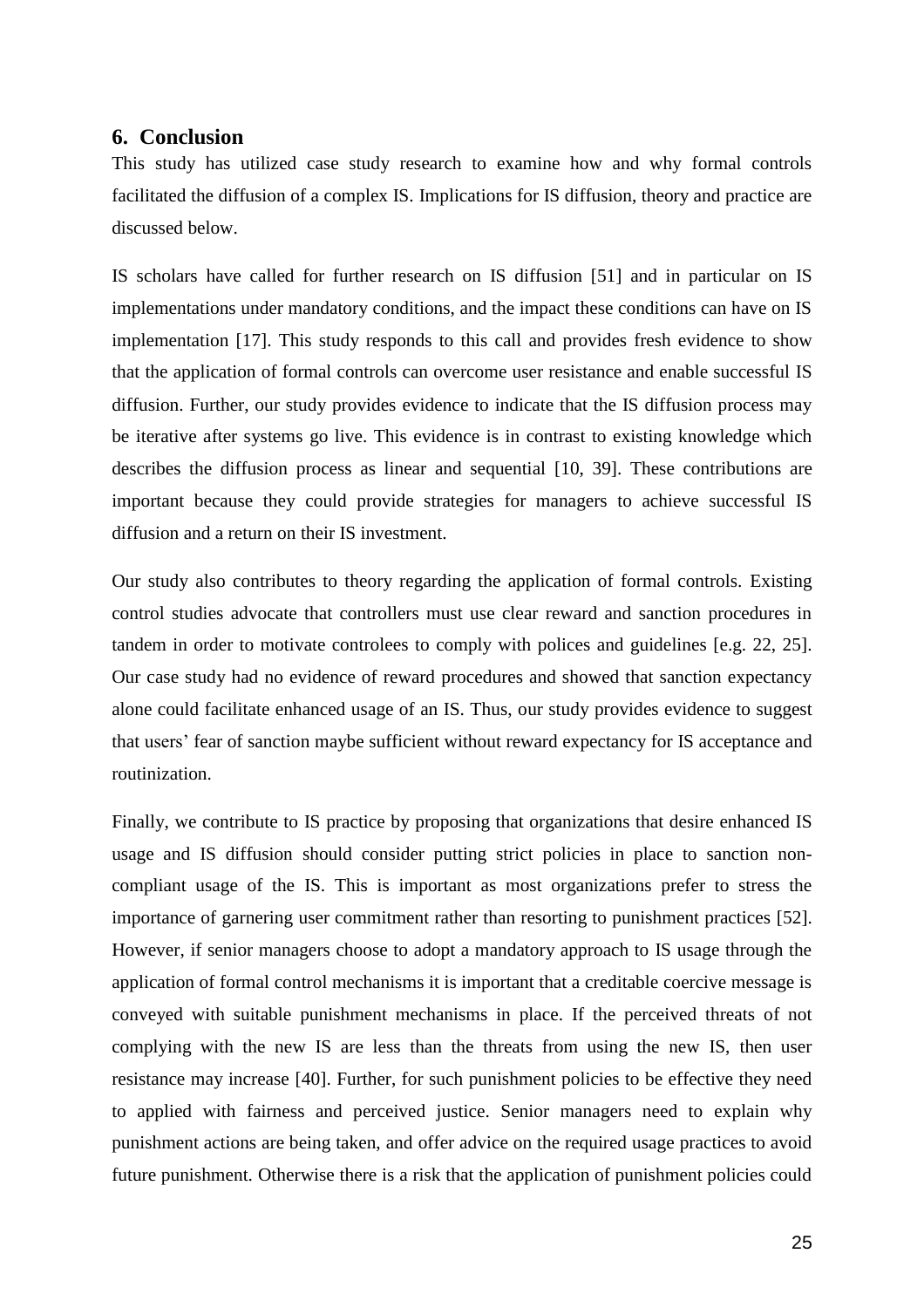be seen as unjust, leading to a vicious circle of increasing user discontent and noncompliance, undermining the goal of strict sanction polices [52].

Although our study makes some important contributions, it is subject to a number of limitations. First, while adopting a single-case method provides deep insights and increases the representativeness of the views of informants regarding IS diffusion, it limits generalizability [50]. However, in our study we have attempted to generalize from empirical statements to theoretical statements and thereby achieve a degree of analytical generalizability [24]. Second, the MIS had not achieved the infusion stage of diffusion at the end of data collection in our case study. Thus we could not ascertain if the MIS was truly effective in the long run. In other words, we were unable to determine if the case bank's utilization of the system resulted to increased organizational efficiencies. Therefore, our study is limited regarding the possible application of informal controls (such as self and clan control) in the final stages of IS diffusion. Informal controls at this point may help to facilitate higher levels of user ownership, a requirement for attaining higher organizational efficiencies [9]. Future studies could try to determine whether a combination of informal controls should be applied for the final stages of the diffusion process.

## **Acknowledgements**

We are grateful to the two anonymous reviewers and AE who helped us improve the paper. We also offer thanks to Sue Newell, Carole Tansley and Richard Baskerville for their helpful comments and guidance.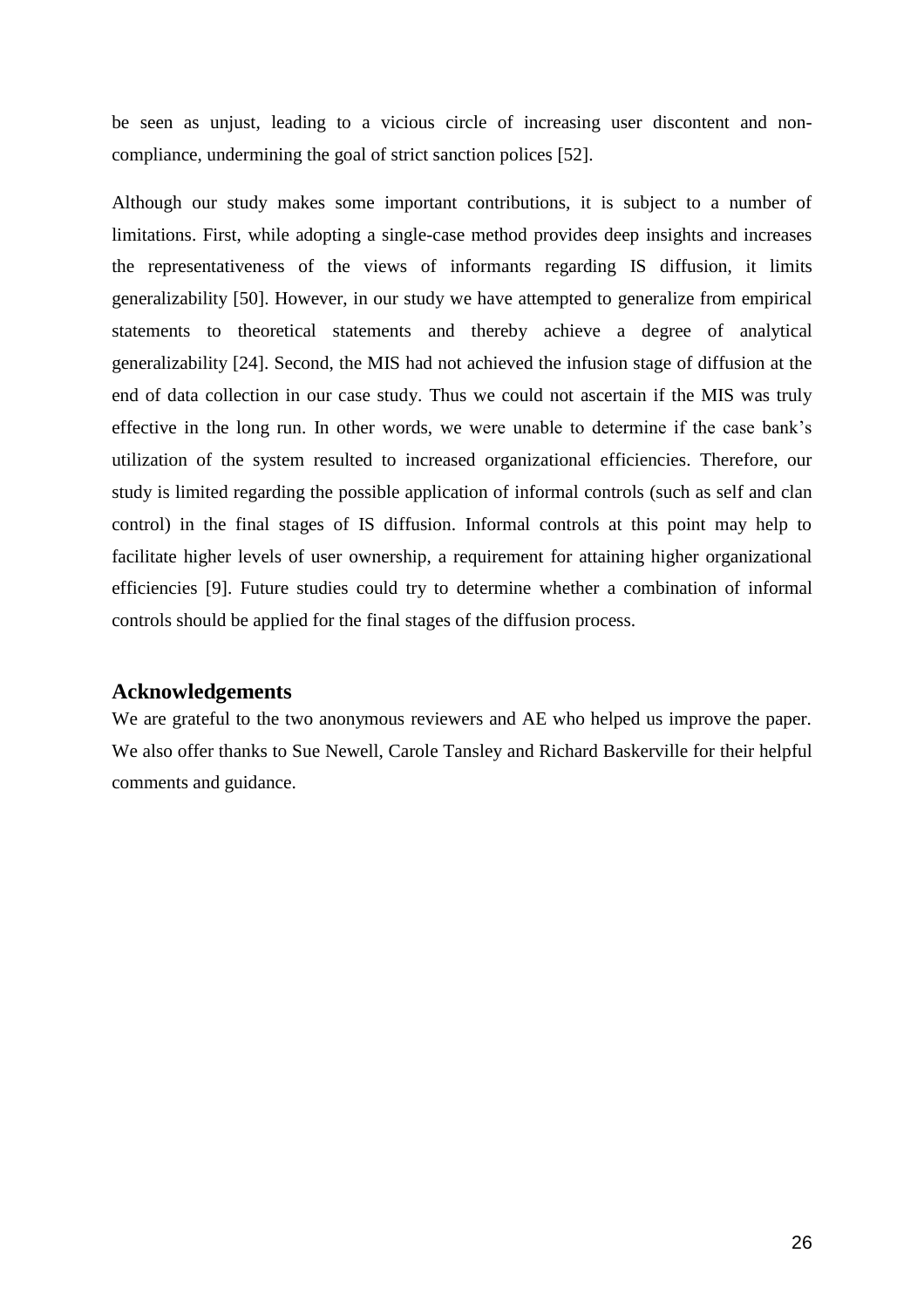# **References**

[1] Bartis, E., Mitev, N. (2008). A multiple narrative approach to information systems failure: a successful system that failed. *European Journal of Information Systems,* 17, 112- 124.

[2] Boudreau, M., Robey, D. (2005). Enacting integrated information technology: A human agency perspective. *Organization Science,* 16(1), 3-18.

[3] Brown, S. A., Dennis, A. R., Venkatesh, V. (2010). Predicting Collaboration Technology Use: Integrating Technology Adoption and Collaboration Research. *Journal of Management Information Systems,* 27(2), 9-53.

[4] Brown, S. A., Massey, A. P., Montoya-Weiss, M. M., Burkman, J. R. (2002). Do I really have to? User acceptance of mandated technology. *European Journal of Information Systems*, 11(4), 283-295.

[5] Cabrera, A., Cabrera, E. F., Barajas, S. (2001). The key role of organizational culture in a multi-system view of technology-driven change. *International Journal of Information Management*, 21(3), 245-61.

[6] Cavusoglu, H., Hu, N., Li, Y., Ma, D. (2010). Information Technology Diffusion with Influentials, Imitators, and Opponents. *Journal of Management Information Systems,* 27(2), 305-334.

[7] Choudhury, V., Sabherwal, R. (2003). Portfolios of Control in Outsourced Software Development Projects. *Information Systems Research,* 14(3), 291-314.

[8] Chua, C., Lim, W. K., Soh, C., Sia, S. K. (2012). Enacting Clan Control in Complex IT Projects: A Social Capital Perspective. *MIS Quarterly,* 36(2), 577-600.

[9] Coombs, CR, Doherty, NF, Loan Clarke, J (2001) The Importance of User Ownership and Positive User Attitudes in the Successful Adoption of Community Information Systems, *Journal of End User Computing*, 13(4), 5-16.

[10] Cooper, R., Zmud, R. (1990). Information Technology Implementation Research: A Technological Diffusion Approach. *Management Science,* 36(2), 123-139.

[11] Davidson, E., Chiasson, M. (2005). Contextual influences on technology use mediation: a comparative analysis of electronic medical record systems. *European Journal of Information Systems,* 14(1), 6-18.

[12] Davis, F. D. (1989). Perceived usefulness, perceived ease of use, and user acceptance of information technology. *MIS Quarterly,* 13(3), 319–340.

[13] DeLone, W. H., E. R. McLean (2003) The Delone And Mclean Model Of Information Systems Success: A Ten Years Update, *Journal of Management Information Systems* 19(4), 9-30.

[14] Eisenhardt, K. M. (1985). Control: Organizational and economic approaches. *Management Science,* 31(2), 134-149.

[15] Gable, G. G., Sedera, D., & Chan, T. (2008). Re-conceptualizing information system success: the IS-impact measurement model. *Journal of the Association for Information Systems*, 9(7), 377-408.

[16] Galliers, R. D., Swan, J. (1999). Information systems and strategic change: a critical review of business process re-engineering. In W. L. Currie, & R. Galliers, (Eds), *Rethinking Management Information Systems* (pp. 361-87). Oxford: Oxford University Press.

[17] Hsieh, J. J. P., Wang, W. (2007). Explaining employees' Extended use of complex Information Systems. *European Journal of Information Systems,* 16, 216-217.

[18] Jasperson, J., Carter, P., Zmud, R. (2005). A Comprehensive Conceptualization of Post-Adoptive Behaviors Associated with Information Technology Enabled Work Systems. *MIS Quarterly,* 29(3), 525-557.

[19] Jaworski, B. J. (1988). Toward a Theory of Marketing Control: Environmental Context, Control Types, and Consequences. *Journal of Marketing,* 52(3), 23-39.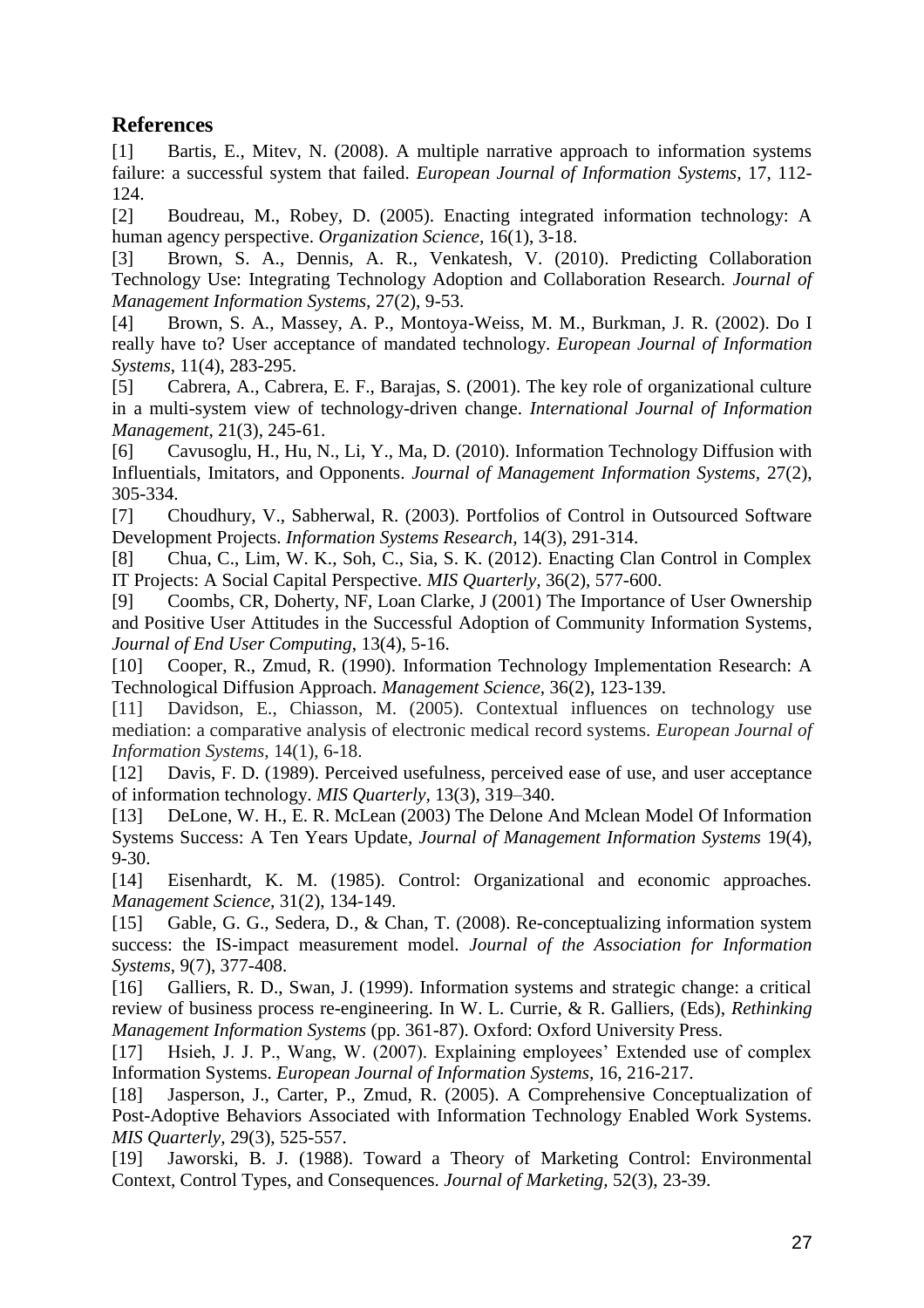[20] Kirsch, L. J. (1996). The Management of Complex Tasks in Organizations: Controlling the Systems Development Process. *Organization Science,* 7(1), 1-21.

[21] Kirsch, L. J. (1997). Portfolios of control modes and IS project management. *Information Systems Research,* 8(3), 215–239.

[22] Kirsch, L. J. (2004). Deploying Common Systems Globally: The Dynamics of Control. *Information Systems Research,* 15(4), 374-395.

[23] Kirsch, L. J., Sambamurthy, V. K. D., Purvis, R. (2002). Controlling information systems development projects: View from the client. *Management Science,* 48(4), 484–498.

[24] Lee, A. S., Baskerville, R. L. (2003). Generalizing Generalizability in Information Systems Research, *Information Systems Research,* 14(3), 221-243.

[25] Liang, H., Xue, Y., Wu, L. (2013). Ensuring Employees' IT Compliance: Carrot or Stick? *Information Systems Research,* 24(2), 279-294.

[26] Madill, A., Jordan, A., Shirley, C. (2000). Objectivity and reliability in qualitative analysis: realist, contextualist and radical constructionist epistemologies. *British Journal of Psychology,* 91(1), 1-20.

[27] Miles, M. B., Huberman, A. M. (1994). *Qualitative Data Analysis: An Expanded Sourcebook*. London: Sage Publications.

[28] Newell, S., Tansley, C., Huang, J. C. (2004). Social Capital and Knowledge Integration in an ERP Project Team: The Importance of Bridging and Bonding. *British Journal of Management,* 15(S1), S43-S57.

[29] Orlikowski, W. J. (1991). Integrated information environment or matrix of control? The contradictory implications of information technology. *Accounting, Management and Information Technologies,* 1(1), 9-42.

[30] Orlikowski, W. J., Yates, J., Okamura, K., Fujimoto, M. (1995). Shaping electronic communication: the metastructuring of technology in the context of use. *Organization Science* 6(4), 423-444.

[31] Ouchi, W. G. (1979). A Conceptual Framework for the Design of Organizational Control Mechanisms. *Management Science,* 25(9), 833-848.

[32] Patton, M. Q. (2002). *Qualitative Research and Evaluation Methods*. California: Sage Publications.

[33] Petter, S., McLean, E.R. (2009). A meta-analytic assessment of the DeLone and McLean IS success model: An examination of IS success at the individual level. *Information & Management,* 46(3) 159–166.

[34] Petter, S., DeLone, W. McLean, E.R., (2013). Information Systems Success: The Quest for the Independent Variables. *Journal of Management Information Systems*, 29(4), 7– 62.

[35] Ravishankar, M.N. (2008). Rewarding end-users for participating in organizational [KM: A case study,](http://dx.doi.org/10.4018/joeuc.2008010103) *Journal of Organizational and End User Computing*, 20(1), 35-49.

[36] Ravishankar, M. N., Pan, S. L., Leidner, D. E. (2011). Examining the strategic alignment and implementation success of a KMS: A subculture based multi-level analysis. *Information Systems Research,* 22(1), 39-59.

[37] Robey, D., Ross, J. W., Boudreau, M. C. (2002). Learning to Implement Enterprise Systems: An Exploratory Study of the Dialectics of Change. *Journal of Management Information Systems,* 19(1), 17-46.

[38] Rogers, E. M. (1995). *Diffusion of Innovations*. New York: Free Press.

[39] Rothwell, R. (1994). Towards the Fifth-generation Innovation Process. *International Marketing Review,* 11(1), 7-31.

[40] Rivard, S., Lapointe, L. (2012) Information Technology Implementers' Responses to User Resistance: Nature and Effects. *MIS Quarterly*, 36(3), 897-920.